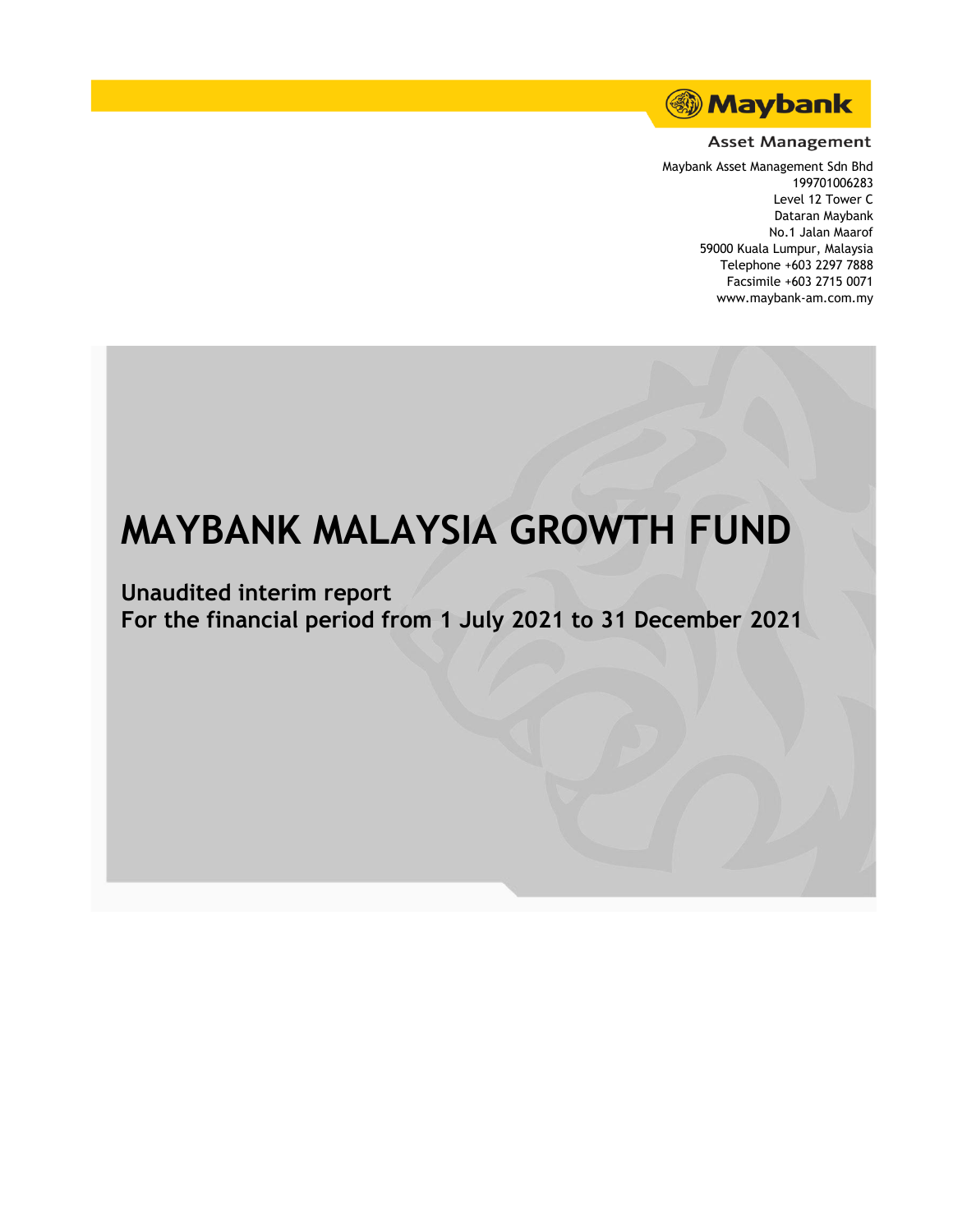### **CORPORATE INFORMATION**

# **MANAGER**

Maybank Asset Management Sdn Bhd (199701006283) (421779-M) Level 12 Tower C Dataran Maybank No.1 Jalan Maarof 59000 Kuala Lumpur, Malaysia Telephone +603 2297 7888 Facsimile +603 2715 0071 www.maybank-am.com

# **TRUSTEE**

Universal Trustee (Malaysia) Berhad (197401000629) (17540-D) No. 1, 3rd Floor Jalan Ampang 50450 Kuala Lumpur Telephone +603 2070 8050 Facsimile +603 2031 8715 / +603 2032 3194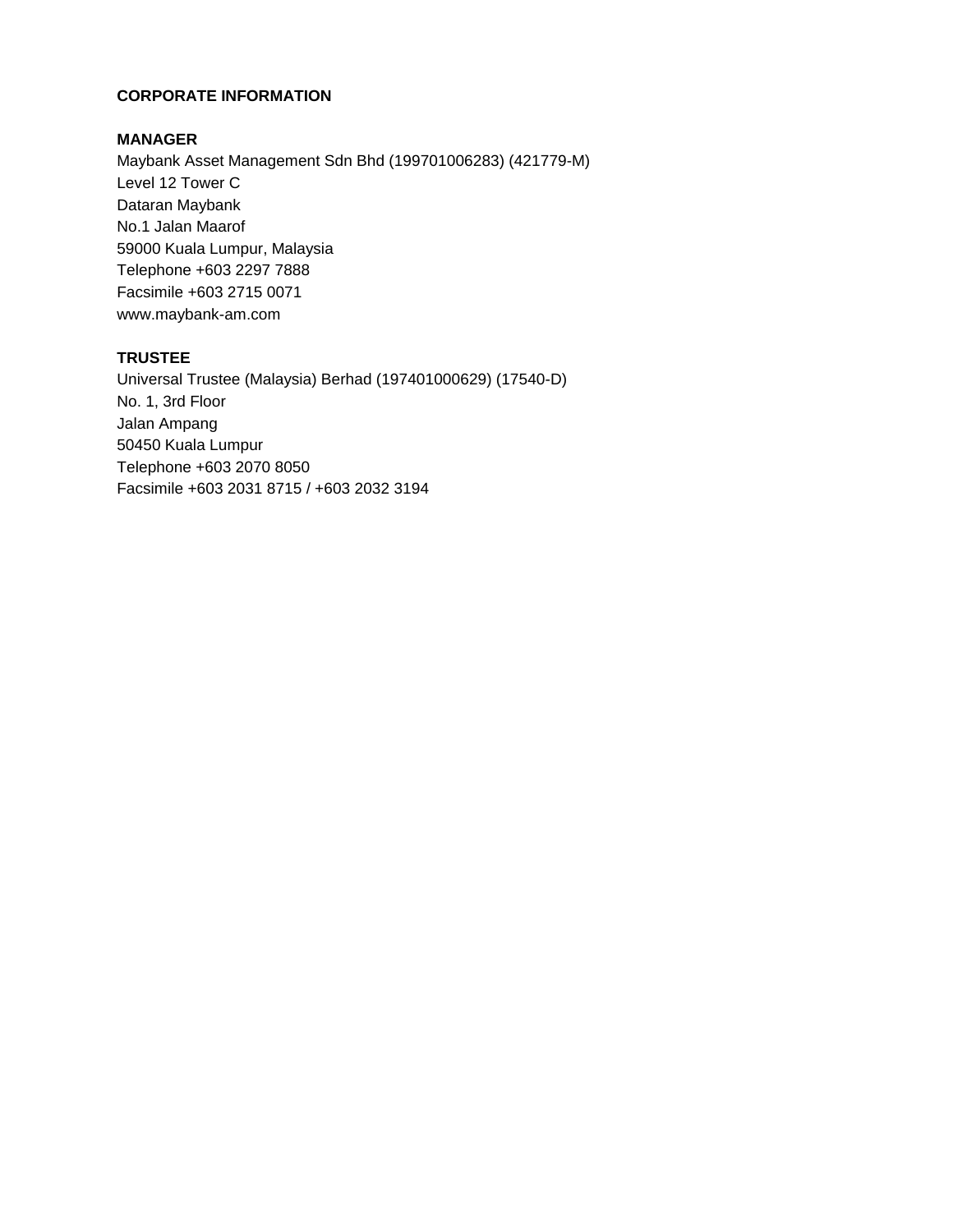| <b>CONTENTS</b>                             | <b>PAGE</b> |
|---------------------------------------------|-------------|
| Manager's report                            | $1 - 7$     |
| Trustee's report                            | 8           |
| <b>Statement by Manager</b>                 | 9           |
| Unaudited statement of comprehensive income | 10          |
| Unaudited statement of financial position   | 11          |
| Unaudited statement of changes in equity    | 12          |
| Unaudited statement of cash flows           | 13          |
| Notes to the financial statements           | $14 - 35$   |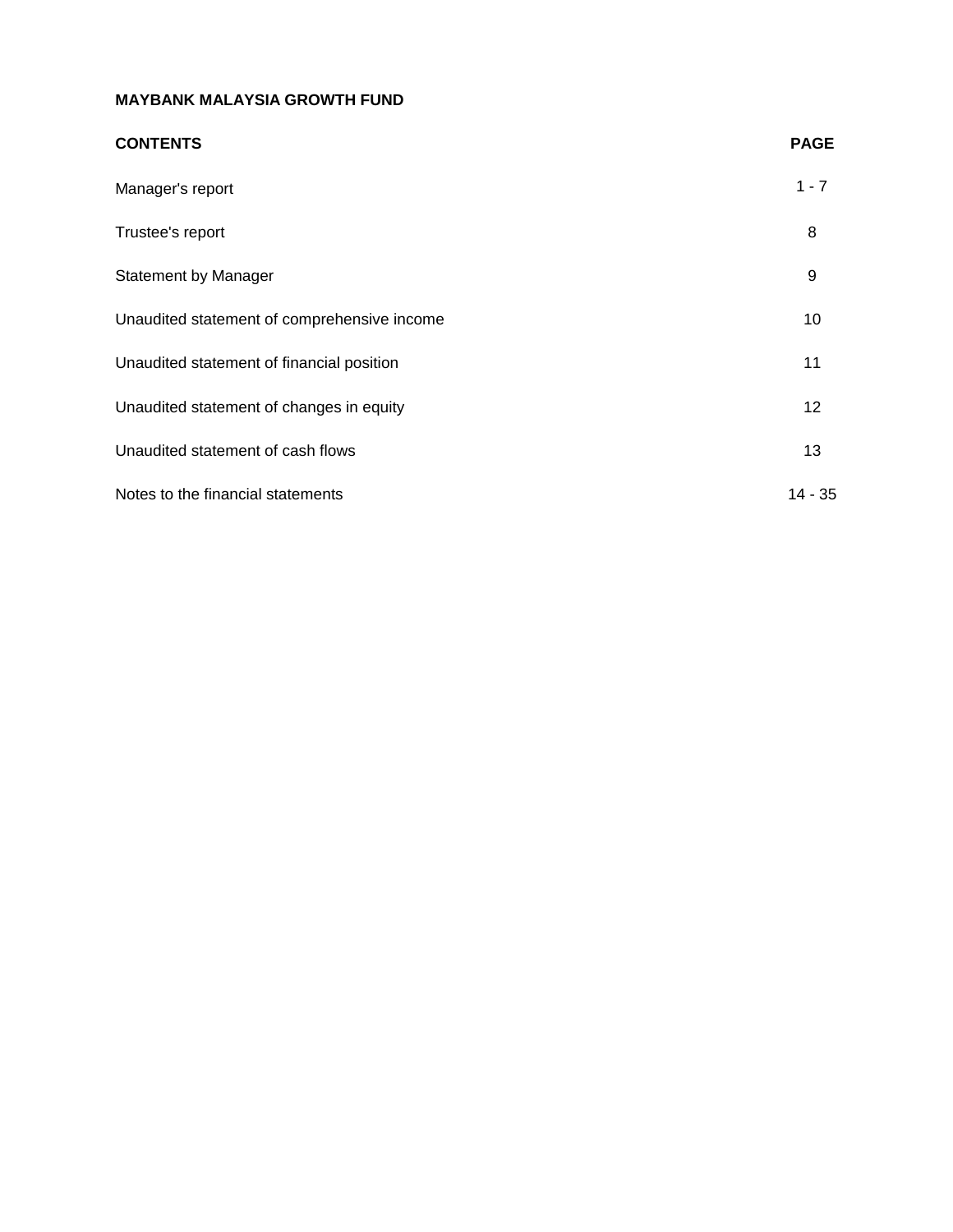**Manager's report For the financial period from 1 July 2021 to 31 December 2021**

#### **A. Fund Information**

- **1. Name of the Fund** Maybank Malaysia Growth Fund (the "Fund")
- **2. Type of Fund** Growth
- **3. Category of Fund** Equity
- **4. Duration of the Fund** The Fund is an open-ended Fund.
- **5. Launch date / Commencement date** 26 March 1992 / 16 April 1992

#### **6. Fund's investment objective**

The Fund aims to achieve a steady long term income and capital growth through a diversified portfolio of larger capitalisation equity investments.

#### **7. Fund distribution policy**

Income distribution (if any) is declared at the end of the financial period of the Fund or for any specified period at the Manager's discretion, subject to Trustee's approval.

#### **8. Fund's performance benchmark**

A combination of:

- 90% of the FTSE Bursa Malaysia Kuala Lumpur Composite Index ("FBM KLCI")
- 10% of the Maybank 1-month fixed deposit rate

#### **9. The Fund's investment policy and principal investment strategy**

The Fund will invest a minimum of 70% of the Fund's assets in equities, and a minimum of 2% of the Fund's assets will be invested in liquid assets. The Fund may also invest up to 25% of its Net Asset Value ("NAV") in the Asia Pacific markets. Investments that derive the majority of their revenue from the Asia Pacific market would also be considered.

#### **10. Net income distribution for the financial period ended 31 December 2021**

The Fund did not declare any income distribution for the financial period from 1 July 2021 to 31 December 2021.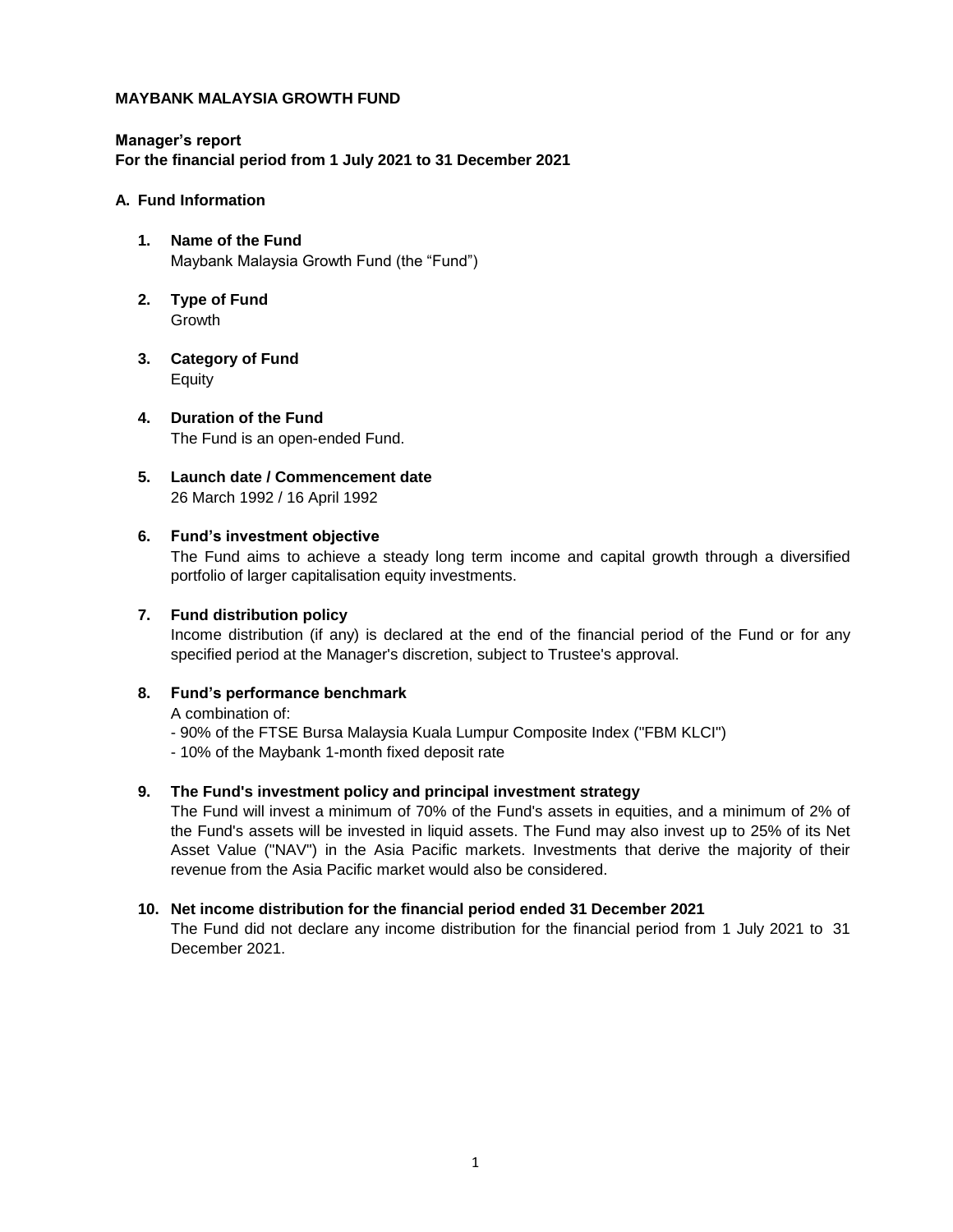### **Manager's report For the financial period from 1 July 2021 to 31 December 2021 (cont'd)**

# **A. Fund Information (cont'd)**

# **11. Breakdown of unitholdings as at 31 December 2021**

| Unitholdings            | No. of      |       | No. of       |        |
|-------------------------|-------------|-------|--------------|--------|
|                         | unitholders | %     | units ('000) | %      |
| 5,000 units and below   | 2,037       | 49.55 | 4,353        | 6.99   |
| 5,001 to 10,000 units   | 683         | 16.61 | 5,007        | 8.04   |
| 10,001 to 50,000 units  | 1,129       | 27.46 | 24,513       | 39.37  |
| 50,001 to 500,000 units | 259         | 6.30  | 26,393       | 42.38  |
| 500,001 units and above | 3           | 0.06  | 2,006        | 3.22   |
| Total                   | 4,111       | 99.98 | 62,271       | 100.00 |

\* Includes units held under Institutional Unit Trust Scheme Advisers ("IUTAs").

# **B. Performance Review**

# **1. Key performance data of the Fund**

| Category                                  | 31.12.2021 | 30.06.2021 | 30.06.2020 |
|-------------------------------------------|------------|------------|------------|
| <b>Portfolio</b>                          |            |            |            |
| Quoted equities - local (%)               | 88.13      | 84.20      | 74.60      |
| - Construction                            | 3.28       | 3.75       | 4.69       |
| - Consumer products and services          | 6.34       | 4.19       | 8.48       |
| - Industrial products and services        | 12.22      | 13.99      | 4.45       |
| - Energy                                  | 4.50       | 4.24       |            |
| - Financial services                      | 24.55      | 20.71      | 15.47      |
| - Healthcare                              |            |            | 6.45       |
| - Plantation                              | 4.54       | 4.32       | 3.99       |
| - Property                                |            |            |            |
| - Technology                              | 15.49      | 15.49      | 9.15       |
| - Telecommunication and media             | 6.84       | 6.84       | 4.74       |
| - Transportation and logistics            | 2.24       | 2.24       | 5.88       |
| - Real Estate Investment Trusts ("REITs") | 4.61       | 4.61       | 5.24       |
| - Utilities                               | 3.83       | 3.83       | 6.06       |
| Quoted equities - foreign (%)             | 5.77       | 5.01       | 9.86       |
| - Singapore                               | 5.77       | 5.01       | 4.93       |
| Cash and other net assets (%)             | 6.10       | 20.47      | 15.54      |
| Total (%)                                 | 100.00     | 100.00     | 100.00     |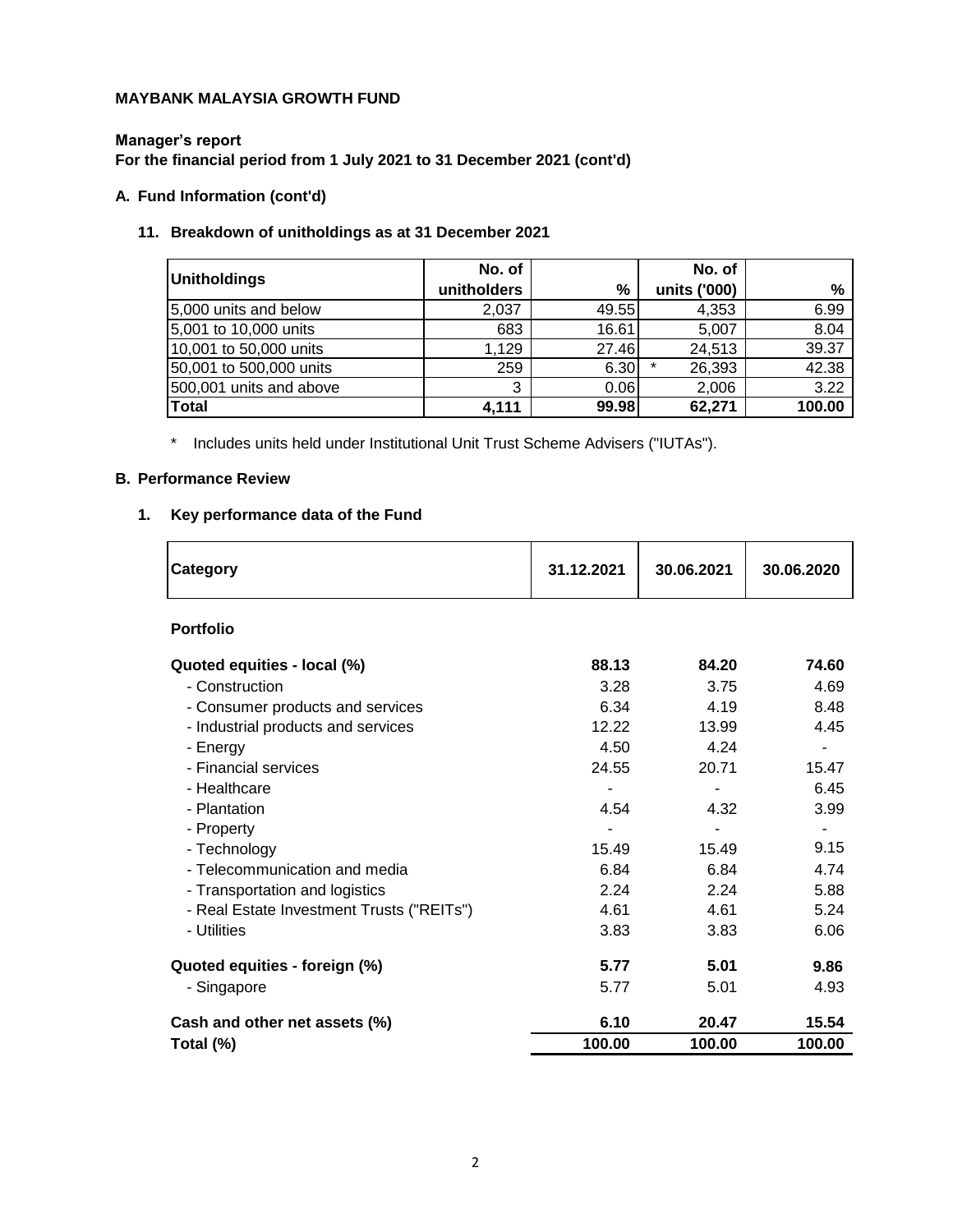**Manager's report**

**For the financial period from 1 July 2021 to 31 December 2021 (cont'd)**

#### **B. Performance Review (cont'd)**

#### **1. Key performance data of the Fund (cont'd)**

| <b>Category</b>                                         | 31.12.2021 | 30.06.2021 | 30.06.2020 |
|---------------------------------------------------------|------------|------------|------------|
|                                                         |            |            |            |
| NAV (RM) ('000)                                         | 49,289     | 49,393     | 61,129     |
| Units in circulation (units) ('000)                     | 62,271     | 75,087     | 83,310     |
| NAV per unit (RM)                                       | 0.7915     | 0.6578     | 0.7338     |
| Highest NAV per unit (RM)                               | 0.8338     | 0.7429     | 0.7614     |
| Lowest NAV per unit (RM)                                | 0.7631     | 0.5225     | 0.6844     |
| Annual return (%) <sup>(1)</sup>                        |            |            |            |
| - Capital growth (%)                                    | 2.69       | (10.39)    | 1.33       |
| - Income Distribution (%)                               |            |            |            |
| Total return (%)                                        | 2.69       | (10.39)    | 1.33       |
| Benchmark (%)                                           | 2.09       | (8.80)     | (0.68)     |
| Management Expense Ratio ("MER") (%) <sup>(2)</sup>     | 0.87       | 1.69       | 1.77       |
| Portfolio Turnover Ratio ("PTR") (times) <sup>(3)</sup> | 0.08       | 0.66       | 0.52       |

*Investors are reminded that past performance of the Fund is not necessarily an indicative of its future performance and that unit prices and investment returns may fluctuate.*

#### **Note:**

- $<sup>(1)</sup>$  Actual return of the Fund for the financial period is computed based on the daily average NAV</sup> per unit, net of Trustee's fees.
- $(2)$  The Fund's MER decreased to 0.87% due to decreased expenses incurred in the current financial period under review.
- $<sup>(3)</sup>$  The Fund's PTR decreased to 0.08 times due to lower trading activities in the current financial</sup> period under review.

#### **2. Performance of the Fund up to 31 December 2021**

|                          | 6 months       | 1 year     | 3 years    | 5 years    |
|--------------------------|----------------|------------|------------|------------|
| Category                 | to             | to         | to         | to         |
|                          | 31.12.2021     | 31.12.2021 | 31.12.2021 | 31.12.2021 |
|                          | %              | %          | %          | %          |
| Capital growth           | 2.69           | 3.41       | 13.07      | 11.23      |
| Income distribution      | $\blacksquare$ |            |            | 7.40       |
| Total return of the Fund | 2.69           | 3.41       | 13.07      | 19.45      |
| Benchmark                | 2.09           | (3.06)     | (5.76)     | (2.60)     |
| Average total return     | $\blacksquare$ | 3.41       | 4.18       | 3.62       |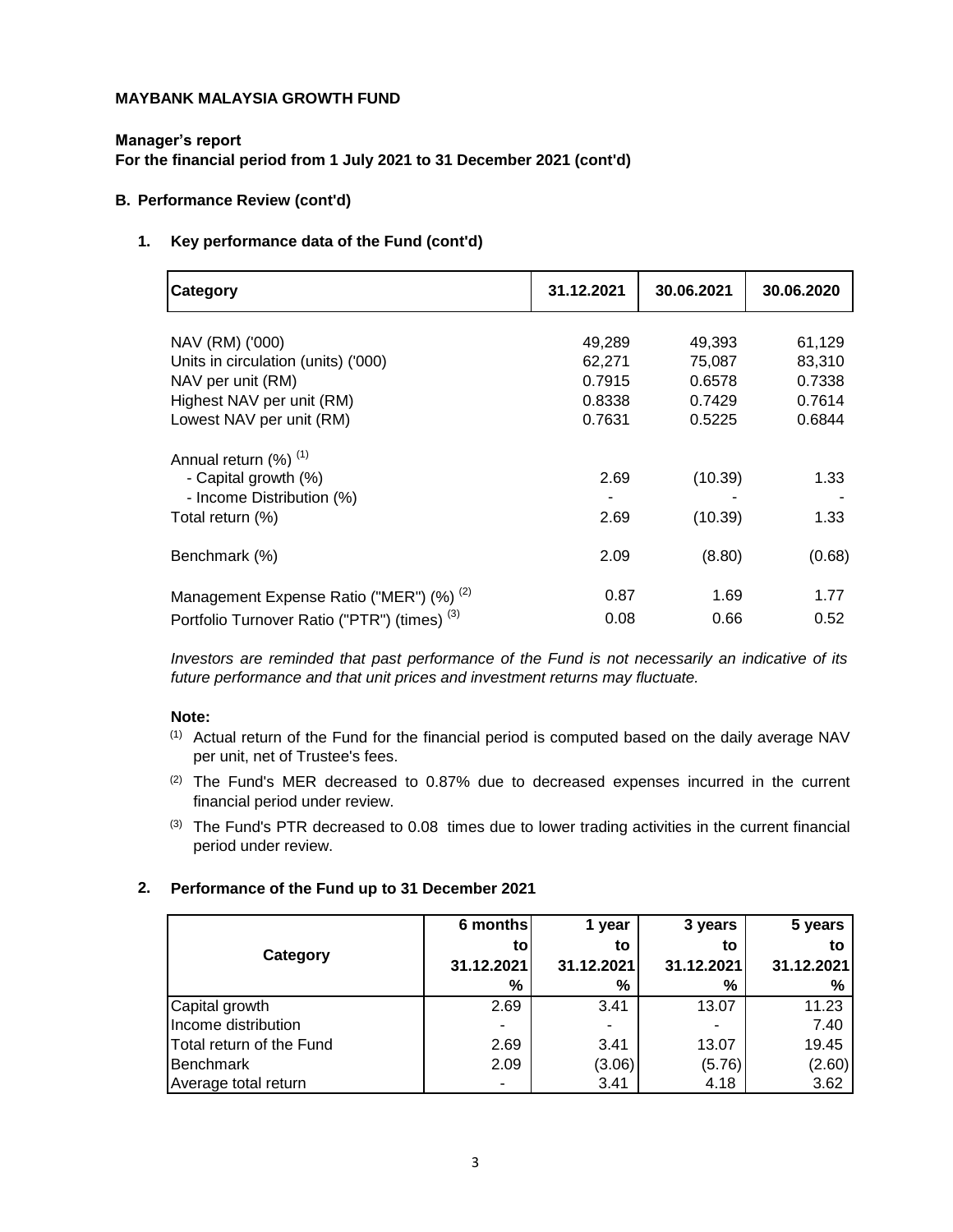#### **Manager's report**

**For the financial period from 1 July 2021 to 31 December 2021 (cont'd)**

#### **B. Performance Review (cont'd)**

#### **Performance of the Fund for the 5 years to 31 December 2021**



#### *Source: Lipper*

For the six-month period under review, the fund registered a return of 2.69%, outperforming its benchmark which posted a return of 2.09%. The outperformance was mainly due to the overweighting of the fund in the technology sector as well as the better selection in the consumer staples (plantation names). Besides that, the underweight in the healthcare sector (gloves) also contributed to the outperformance.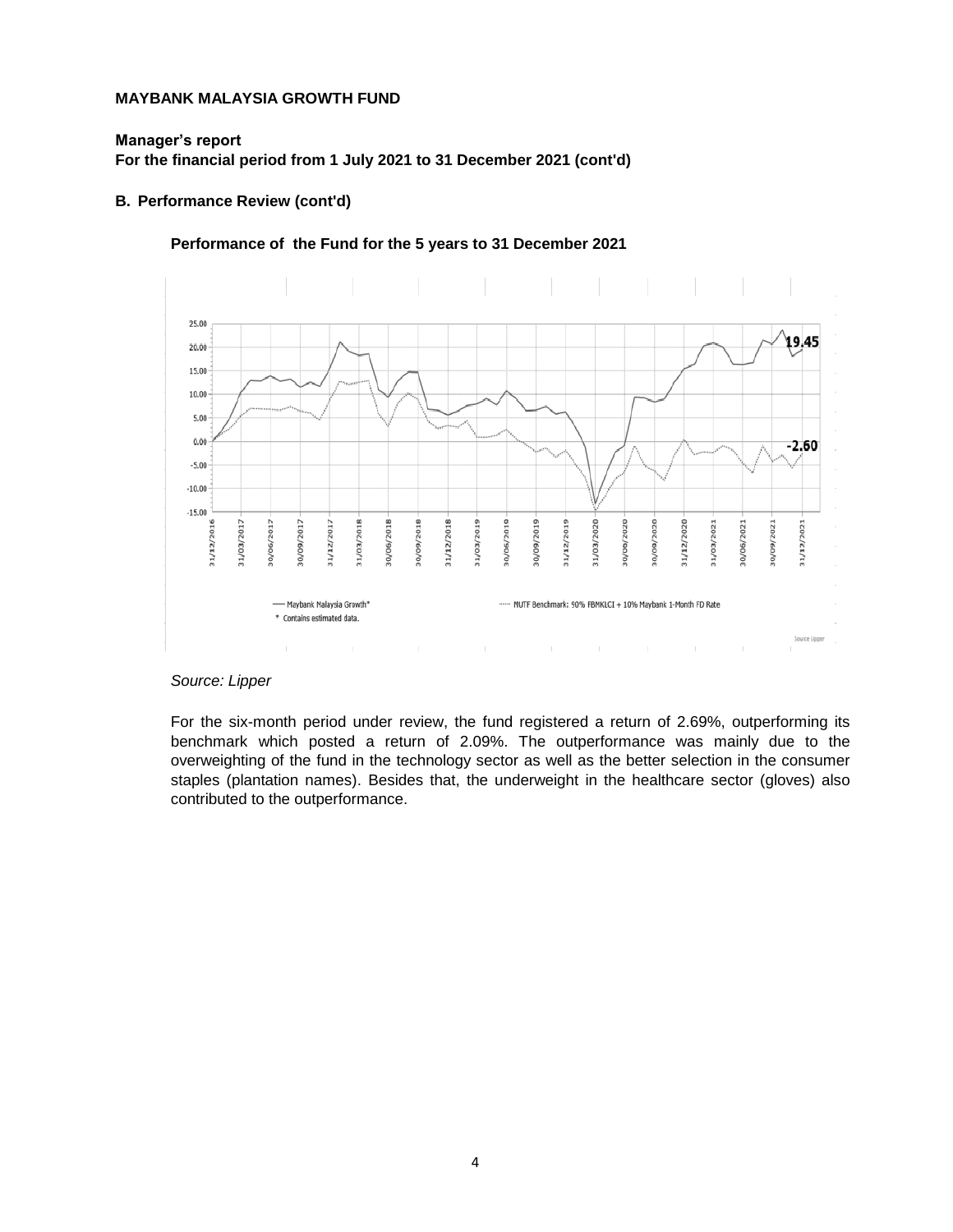#### **Manager's report**

**For the financial period from 1 July 2021 to 31 December 2021 (cont'd)**

#### **B. Performance Review (cont'd)**

#### **3. Annual total return of the Fund**

| <b>For the financial</b> | 31.12.2021 | 30.06.2021 | 30.06.2020 | 30.06.2019     | 30.06.2018 |
|--------------------------|------------|------------|------------|----------------|------------|
| period/year ended        | %          | %          | %          | %              | %          |
| Capital growth           | 2.69       | 17.18      | (10.39)    | 1.33           | (4.03)     |
| Income distribution      |            | -          |            | $\blacksquare$ |            |
| Total return             | 2.69       | 17.18      | (10.39)    | 1.33           | (4.03)     |
| <b>IBenchmark</b>        | 2.09       | 2.04       | (8.80)     | (0.68)         | (0.60)     |

#### **4. Basis of calculation made in calculating the returns:**

The performance figures are a comparison of the growth/decline in NAV after taking into account all the distributions payable (if any) during the stipulated period.

An illustration of the above would be as follows:

| Capital return |     | (NAV per unit end / NAV per unit begin) - 1         |
|----------------|-----|-----------------------------------------------------|
| Income return  | $=$ | Income distribution per unit / NAV per unit ex-date |
| Total return   |     | (1+Capital return) x (1+Income return) - 1          |

#### **C. Market Review**

During the period under review, global equity markets were broadly mixed. The Dow Jones and Standard & Poor's 500 ("S&P500") registered stellar returns of 5.3% and 10.9% respectively for the period. Euro Stoxx 50 also did well, registering a gain of 5.8%. However, regionally, North Asian markets were weaker with South Korea and Hong Kong registering a loss of 9.7% and 18.8%, Taiwan and China recorded a slight gain of 2.6% and 1.4% and Japan was flat for the period. ASEAN markets were also mixed with Indonesia, Thailand, and Philippines being the biggest gainer, up 10.0%, 4.4%, and 3.2% respectively while Malaysia gained 2.3% and Singapore lost 0.2%.

Domestically, Malaysia was up, with FTSE Bursa Malaysia ("FBM") Kuala Lumpur Composite Index ("KLCI") and the broader market FBM Emas Index posting gains of 2.3% and 1.4% for the six-month period ending 31 December 2021. Meanwhile, the FBM SmallCap Index also managed to register a gain of 2.2%. For the period, foreign funds have been positive, with a net inflow of RM1.1 bilion ("bln") from the equity market. However, for full year 2021, foreign funds recorded another net outflow of RM3.2bln despite a massive outflow of RM24.6bln for the year 2020.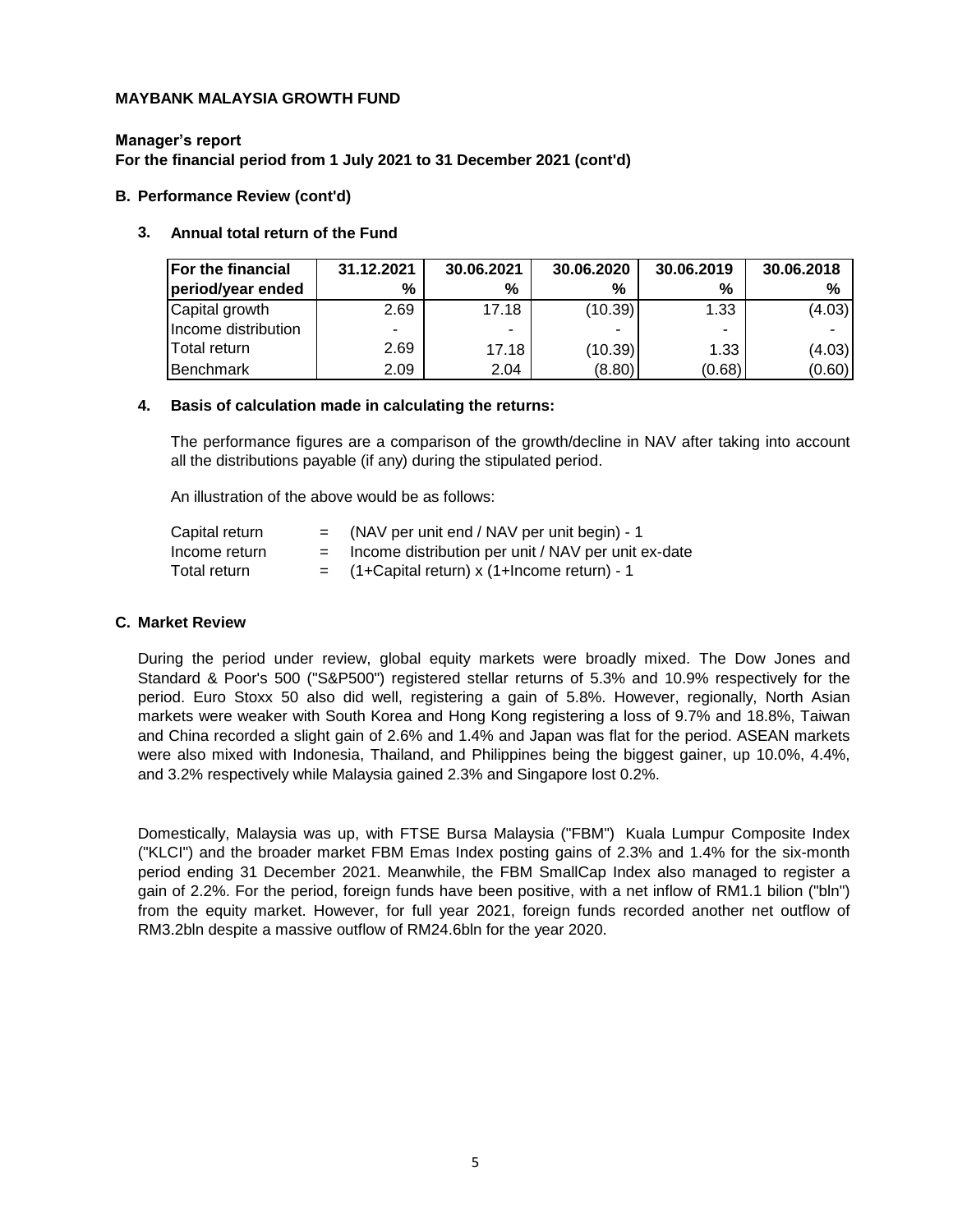#### **Manager's report For the financial period from 1 July 2021 to 31 December 2021 (cont'd)**

#### **C. Market Review (cont'd)**

June 2021 onwards, Asian markets took a turn and gave up some of their gains. This was mainly due to rising global bond yields on higher inflation expectations, concerns over the surge in Coronavirus Disease 2019 ("COVID-19") cases and increasing policy risk/uncertainty in China after a series of regulatory tightening measures (targeting the Internet, healthcare, property, and education sectors) were announced. In addition, the continued spread of the more infectious Delta variant remained a concern, especially in countries with slower vaccination rollout. Sentiment did not improve in the following month as equity markets fell as various issues impacted investor sentiment with the key concerns mainly on the slowdown in economic growth. Positively, corporate earnings during the August 2021 reporting season were encouraging which led equity markets higher, in addition to the Federal Reserve indicated hesitancy to tightened policy too soon.

By 3Q2021, equities broadly produced little gain. The biggest correction seen in September 2021 that generally erased gains from earlier months as inflation and growth concerns hit the equity markets lower. This spilled over into the Asia which also was driven by the sell-off in China due to concerns over distressed property developer, Evergrande. This was aggravated with the investor sentiment weakened by the government's regulatory crackdown, economic slowdown, and the implications of the "Common Prosperity" policy. After a poor equity performance in the previous months, equity markets rebounded in October 2021. Corporate earnings results again were positive with encouraging guidance driven by recovery in demand. However, corporates were quick to highlight the current logistics and supply issue disruption as major risks while labour costs are rising. Economic data in the United States ("US") also suggests a slowdown but did not change the Federal Reserve initial target to taper by mid of 2022 with the high inflation data are still considered transitory.

Over in the Asia, shares also gained by positive earnings and the decline in COVID-19 cases broadly in the region. However, shares retraced from previous gains due to the weaker investor sentiment due to the higher inflation worries and re-escalation of geopolitical concerns between US and China. Just as the global economies re-opened beginning November 2021, it was emerged that a new coronavirus variant was discovered in South Africa. As a result, countries began to impose travel bans from the region. Equity markets were broadly sold-off as there is uncertainty on the new variant whether it has higher damaging effects of transmissible rates. However, most market quickly recovered as some data showed that the Omicron variant has higher transmissibility but lower risk of severe disease.

Locally, the government's decision to extend foreign source income tax exemption and reinstate a higher stamp duty cap on share transactions as well as the year-end window dressing activities helped push market higher in December 2021. The 3Q21 domestic corporate earnings were broadly within expectations. Biggest winners (relatively) included plantation on the back of higher crude palm oil ("CPO") prices (even as production volume was somewhat tepid), a few oil & gas ("O&G") stocks which are in the upstream (benefited from better oil prices) utilities on better volume post Movement Control Order ("MCO") and financials on the back of lower provisions. Disappointments, that comes with no surprise came from sectors that were impacted by the lockdowns e.g., consumer, construction, property as well as moderating selling prices/demand for the glove manufacturers.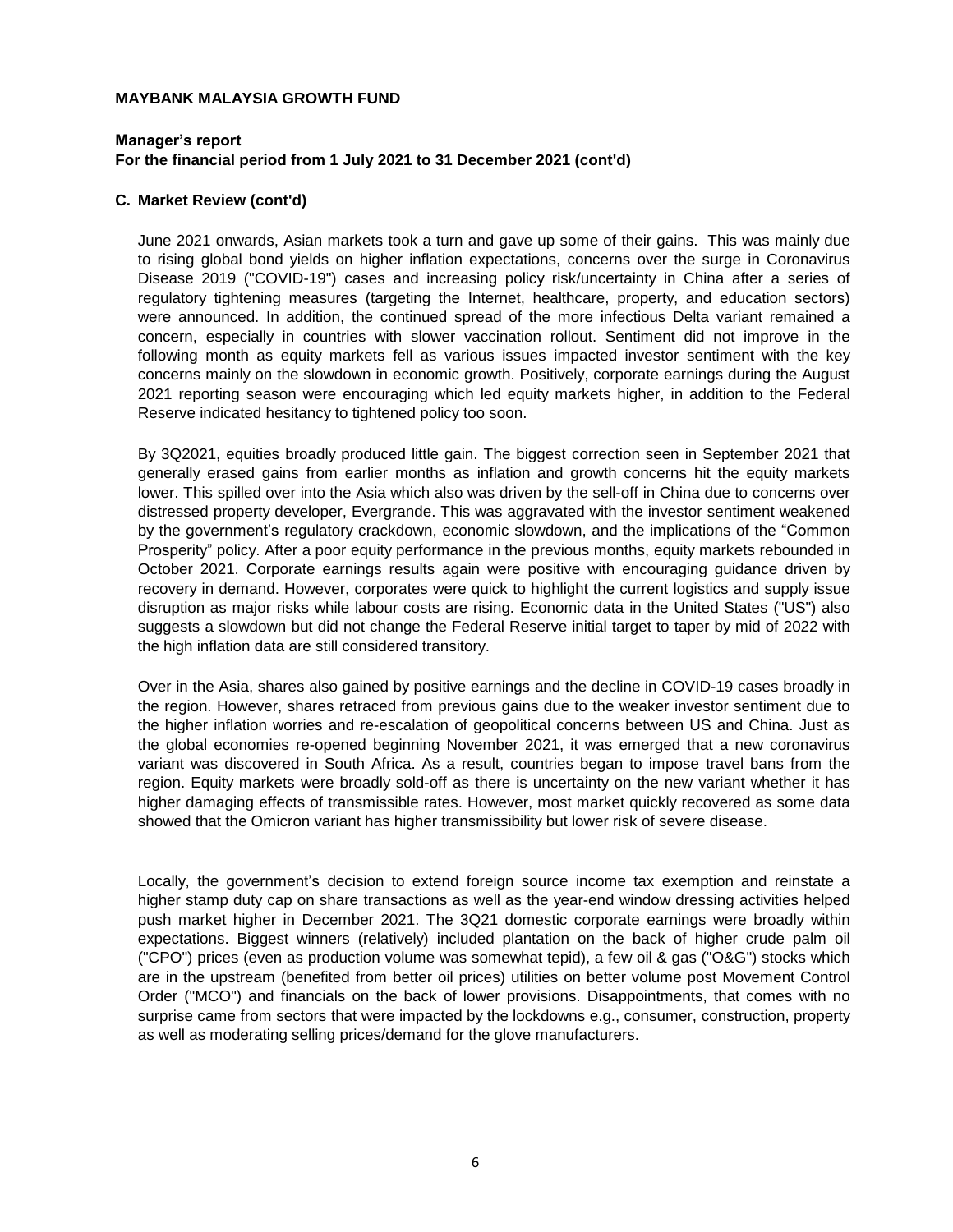#### **Manager's report For the financial period from 1 July 2021 to 31 December 2021 (cont'd)**

#### **D. Market Outlook**

For 2022, we are likely to see continued economic growth, though the expansion should moderate as stimulus tapers when Governments reduce fiscal spending post COVID-19. Generally, we are positive on Asia Ex-Japan and Association of Southeast Asian Nations ("ASEAN") markets as they are likely to benefit from the acceleration of economic growth as they play catch up in 2022 with a smoother reopening of their economies. We also believe that long-term US interest rates should be in a controlled range of 1.5% - 2%. With no sharp increases in rates, there will be less headwinds on risk assets including Asian equities.

However, locally, there will be a few key events to watch out for which is the probability of a rate hike exerting pressure on market valuations, dissolution of parliament before June 2023 as well as the COVID-19 pandemic. While there will be market volatility due to these headwinds, we believe that the market has somewhat priced in some of these uncertainties/headwinds with the KLCI trading at 14.7x 12 months forward earnings.

Strategy wise, as we expect the market to be volatile on the back of headwinds from persistent inflation and higher interest rates possibility, we may hold higher cash from time to time and will have some trading positions to take opportunity of the market volatility. In terms of portfolio construction, we recommend a balanced approach where capital preservation is the main priority before striving for a reasonable rate of return. Such portfolio will be a mixed of reopening play, growth stocks, dividend yielders and value plays. Although our approach remains with bottom-up stock picking, there are a few sectors that we favour including technology, banks, gaming and selected recovery play companies for a longer-term view.

#### **E. Soft Commissions and Rebates**

The Manager and its delegates will not retain any form of soft commissions or rebates from or otherwise share in any commission with any broker in consideration for directing dealings in the investments of the Fund unless the soft commissions received are retained in the form of goods and services such as financial wire services and stock quotations system incidental to investment management of the Fund. All dealings with brokers are executed on best available terms.

During the financial period under review, the Manager and its delegates did not receive any rebates from the brokers or dealers but have retained soft commissions in the form of goods and services such as research materials and advisory services that assist in decision making process relating to the investment of the Fund (i.e. research materials, data and quotation services, computer hardware and software incidental to the investment management of the Fund and investment advisory services) which were of demonstrable benefits to the unitholders.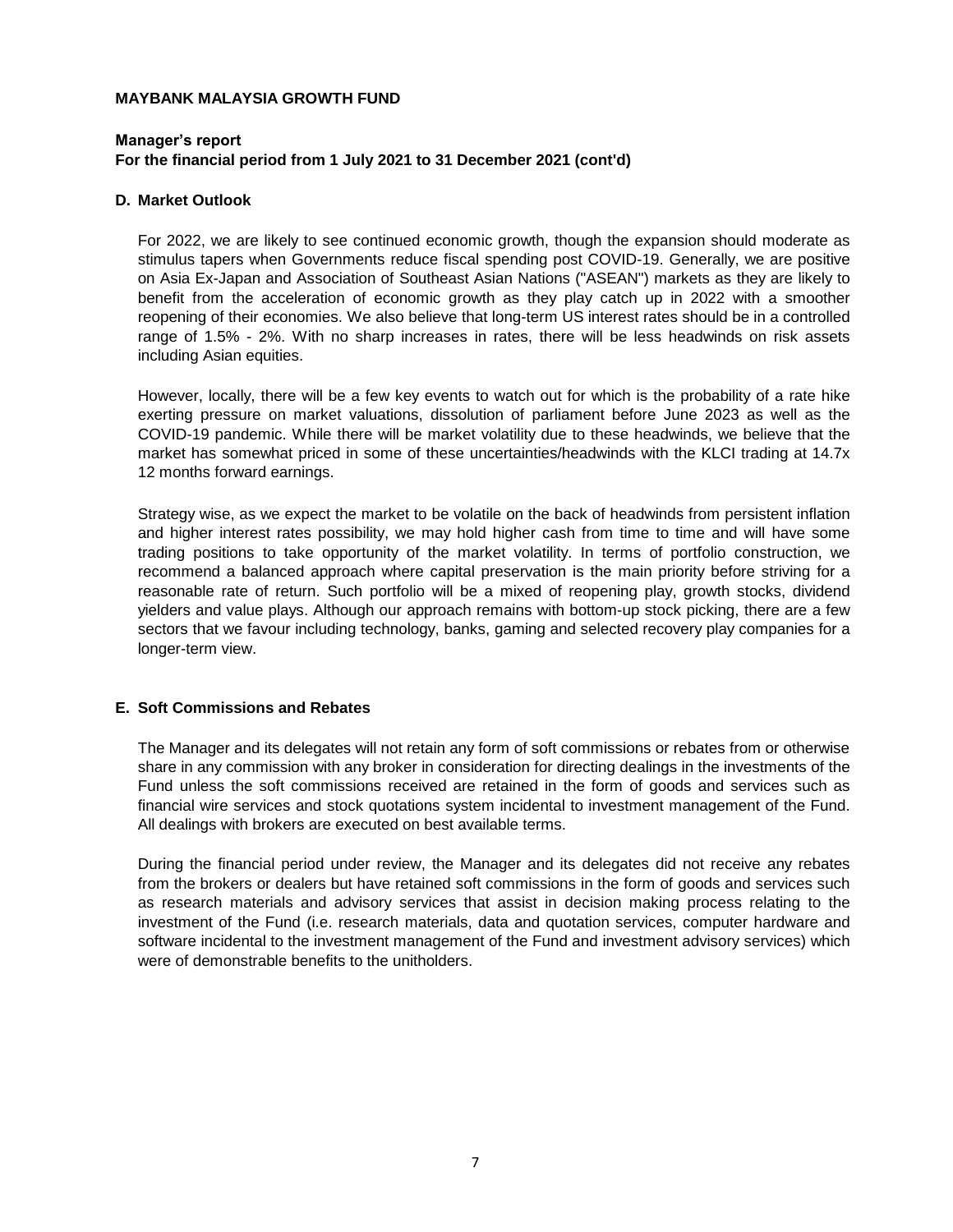# **TRUSTEE'S REPORT FOR THE FINANCIAL PERIOD FROM 1 JULY 2021 TO 31 DECEMBER 2021**

### **TO THE UNITHOLDERS OF MAYBANK MALAYSIA GROWTH FUND**

We have acted as Trustee for Maybank Malaysia Growth Fund ("the Fund") for the financial period from 1 July 2021 to 31 December 2021. In our opinion and to the best of our knowledge, Maybank Asset Management Sdn Bhd (the "Manager"), has operated and managed the Fund in accordance with the following:

- a) Limitations imposed on the investment powers of the Manager and the Trustee under the Deeds, the Securities Commission Malaysia's Guidelines on Unit Trust Funds, the Capital Markets and Services Act 2007 ("CMSA") and the other applicable laws;
- b) Valuation/pricing is carried out in accordance with the Deed and any regulatory requirements; and
- c) Creation and cancellation of units are carried out in accordance with the Deed and relevant regulatory requirements.

For and on behalf of the Trustee **UNIVERSAL TRUSTEE (MALAYSIA) BERHAD (17540-D)**

**ONG TEE VANN** Chief Executive Officer

Kuala Lumpur, Malaysia 11 February 2022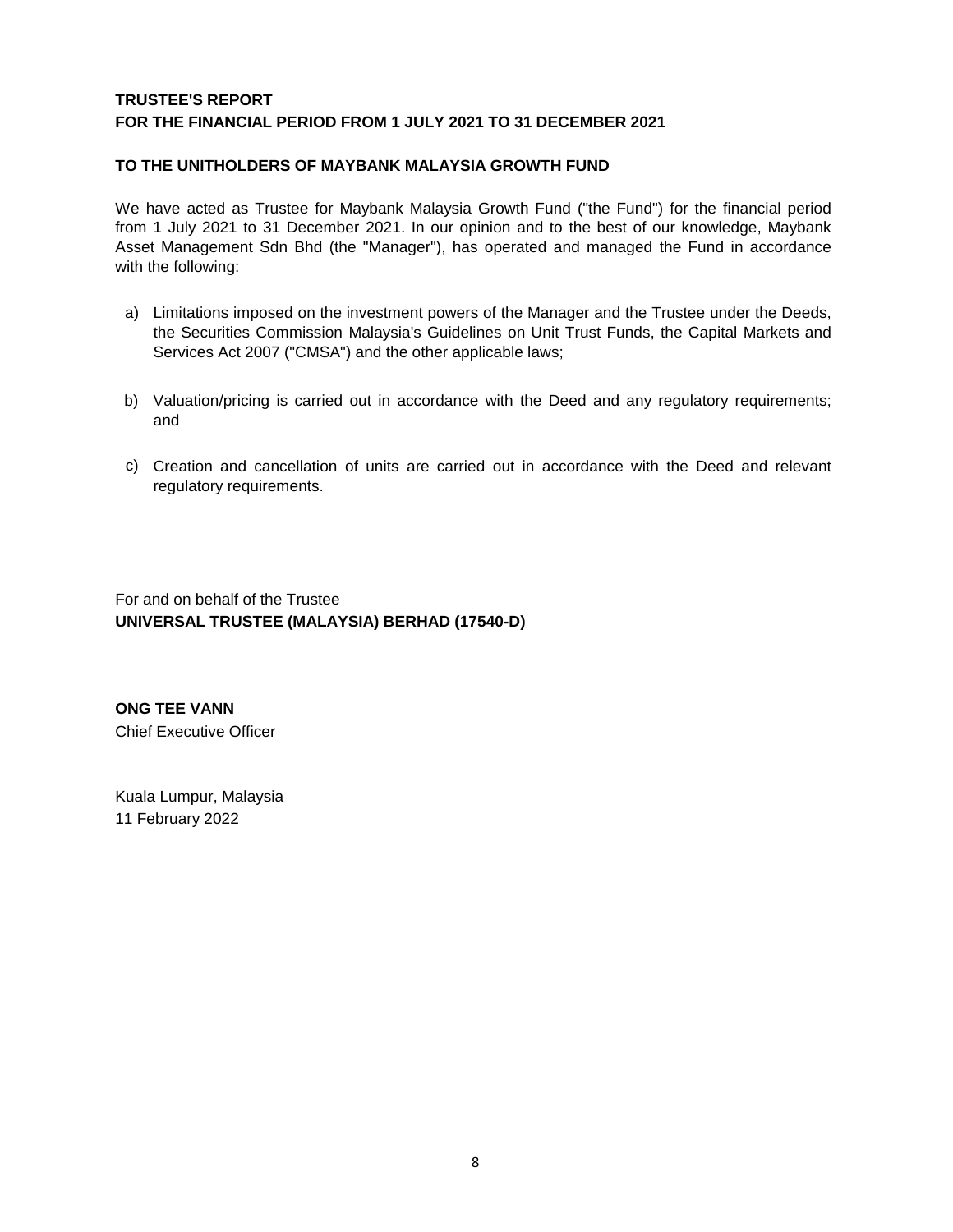# **STATEMENT BY MANAGER FOR THE FINANCIAL PERIOD FROM 1 JULY 2021 TO 31 DECEMBER 2021**

# **TO THE UNITHOLDERS OF MAYBANK MALAYSIA GROWTH FUND**

I, Ahmad Najib Bin Nazlan, being the Director of Maybank Asset Management Sdn Bhd (the "Manager") do hereby state that, in the opinion of the Manager, the accompanying unaudited financial statements are drawn up in accordance with Malaysian Financial Reporting Standards 134 Interim Financial Reporting and International Accounting Standards 34 Interim Financial Reporting so as to give a true and fair view of the financial position of the Fund as at 31 December 2021 and of its results, change in equity and cash flows for the financial period and comply with the requirements of the Deeds.

**Ahmad Najib Bin Nazlan Director** 

Kuala Lumpur, Malaysia 11 February 2022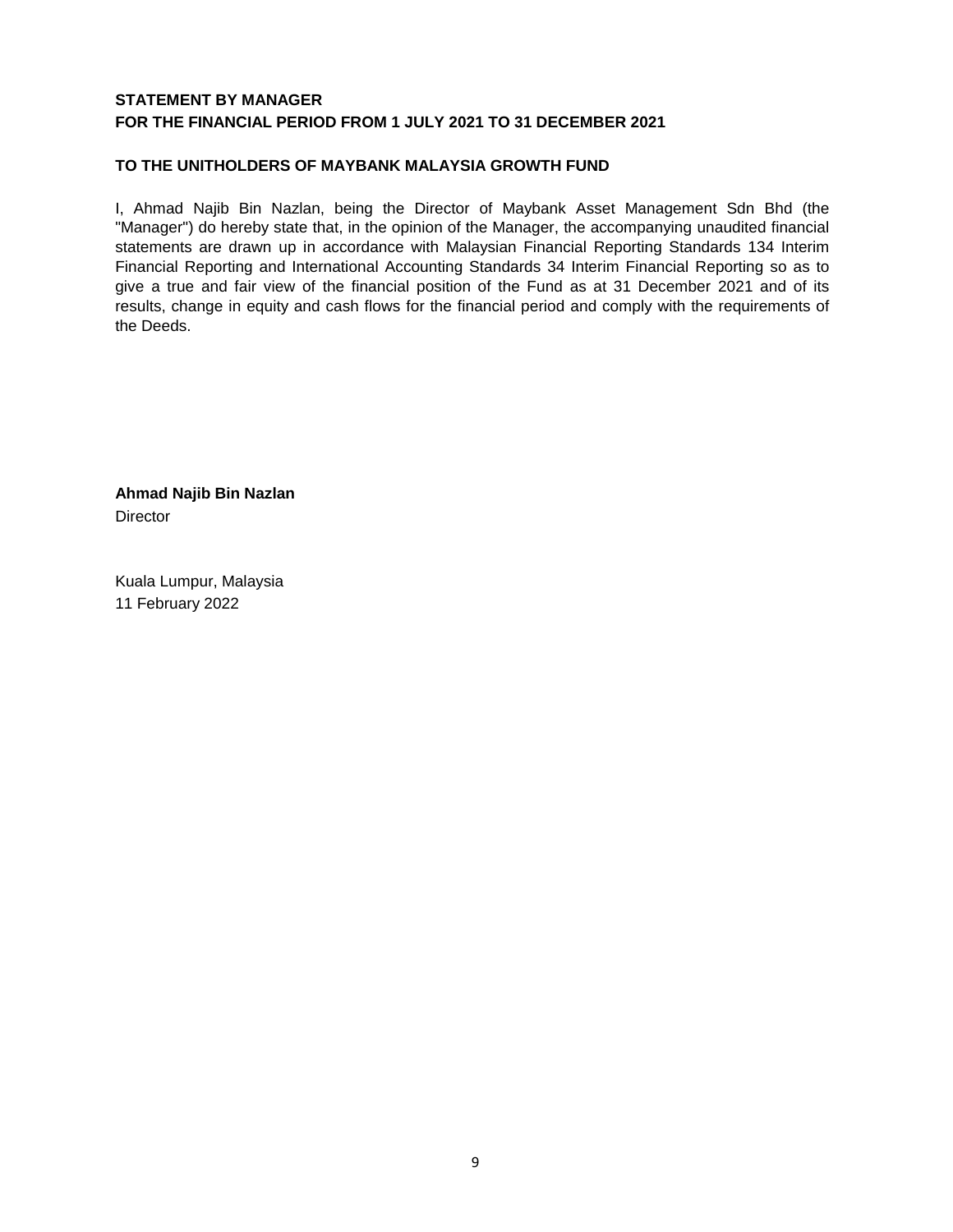# **UNAUDITED STATEMENT OF COMPREHENSIVE INCOME FOR THE FINANCIAL PERIOD FROM 1 JULY 2021 TO 31 DECEMBER 2021**

|                                                                                              |                         | 01.07.2021 | 01.07.2020 |
|----------------------------------------------------------------------------------------------|-------------------------|------------|------------|
|                                                                                              |                         | to         | to         |
|                                                                                              |                         | 31.12.2021 | 31.12.2020 |
|                                                                                              | <b>Note</b>             | <b>RM</b>  | RM         |
| <b>INCOME</b>                                                                                |                         |            |            |
| Dividend income                                                                              |                         | 619,302    | 560,140    |
| Interest income                                                                              |                         | 27,763     | 38,216     |
| Net gain on fair value changes of fair value<br>through profit or loss ("FVTPL") investments |                         |            |            |
| - Realised gain                                                                              |                         | 356,039    | 2,285,994  |
| - Unrealised gain                                                                            |                         | 818,488    | 5,661,541  |
| Net gain/(loss) on foreign exchange and forward currency                                     |                         |            |            |
| contracts                                                                                    | $\mathbf{3}$            | 5,653      | (80,093)   |
|                                                                                              |                         | 1,827,245  | 8,465,798  |
| <b>EXPENSES</b>                                                                              |                         |            |            |
| Manager's fee                                                                                | $\overline{\mathbf{4}}$ | 386,253    | 400,215    |
| Trustee's fee                                                                                | 5                       | 13,325     | 13,697     |
| Brokerage and other transaction fee                                                          |                         | 20,348     | 92,545     |
| Auditors' remuneration                                                                       |                         | 5,042      | 5,042      |
| Tax agent's fee                                                                              |                         | 2,269      | 2,269      |
| Administrative expenses                                                                      |                         | 46,375     | 56,319     |
|                                                                                              |                         | 473,612    | 570,087    |
| <b>NET INCOME BEFORE TAXATION</b>                                                            |                         | 1,353,633  | 7,895,711  |
| <b>TAXATION</b>                                                                              | 6                       | (5, 475)   | (8,839)    |
| <b>NET INCOME AFTER TAXATION</b><br><b>REPRESENTING TOTAL COMPREHENSIVE</b>                  |                         |            |            |
| <b>INCOME FOR THE PERIOD</b>                                                                 |                         | 1,348,158  | 7,886,872  |
| Total comprehensive income for the period<br>is made up of the following:                    |                         |            |            |
| Net realised gain                                                                            |                         | 527,698    | 2,315,320  |
| Net unrealised gain                                                                          |                         | 820,460    | 5,571,552  |
|                                                                                              |                         | 1,348,158  | 7,886,872  |
|                                                                                              |                         |            |            |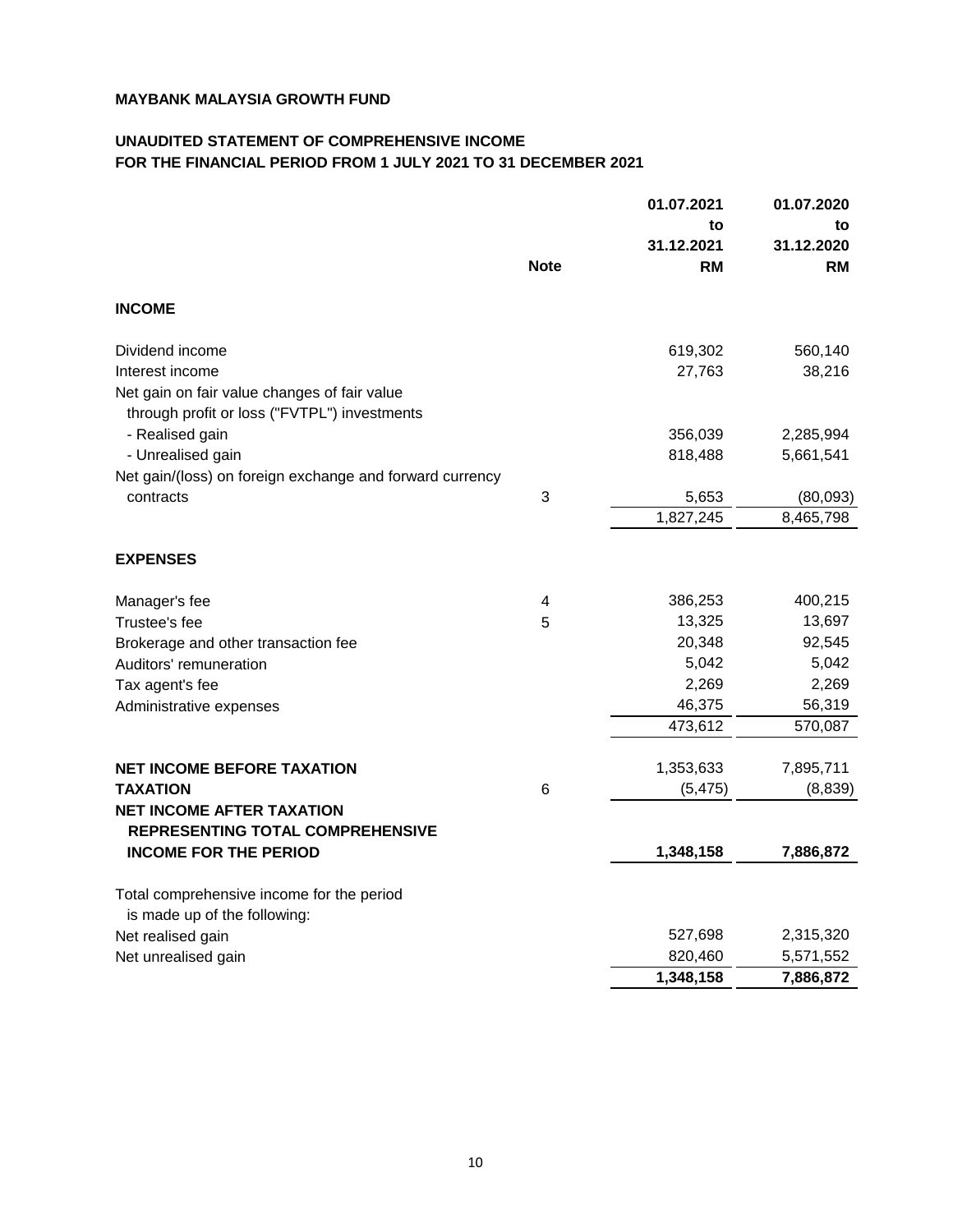# **UNAUDITED STATEMENT OF FINANCIAL POSITION AS AT 31 DECEMBER 2021**

|                                               | <b>Note</b>    | 31.12.2021 | 30.06.2021 |
|-----------------------------------------------|----------------|------------|------------|
|                                               |                | <b>RM</b>  | <b>RM</b>  |
| <b>ASSETS</b>                                 |                |            |            |
| Financial assets at FVTPL                     | $\overline{7}$ | 46,282,733 | 44,978,359 |
| Deposit with a licensed financial institution | 8              | 2,063,000  | 4,394,000  |
| Dividend receivable                           |                | 29,863     | 67,274     |
| Interest receivable                           |                | 101        | 199        |
| Amount due from Manager                       | $\overline{9}$ |            | 469        |
| Cash at bank                                  | 10             | 1,120,153  | 1,105,310  |
| <b>TOTAL ASSETS</b>                           |                | 49,495,850 | 50,545,611 |
| <b>LIABILITIES</b>                            |                |            |            |
| Amount due to Manager                         | $\overline{9}$ | 158,750    | 71,274     |
| Amount due to Trustee                         | 11             | 2,160      | 2,174      |
| Other payables and accruals                   |                | 46,383     | 51,535     |
| <b>TOTAL LIABILITIES</b>                      |                | 207,293    | 124,983    |
| NET ASSET VALUE ("NAV") OF THE FUND           |                | 49,288,557 | 50,420,628 |
| <b>EQUITY</b>                                 |                |            |            |
| Unitholders' capital                          | 12(a)          | 44,892,360 | 47,372,589 |
| Retained earnings                             | $12(b)$ & (c)  | 4,396,197  | 3,048,039  |
| <b>NET ASSETS ATTRIBUTABLE</b>                |                |            |            |
| <b>TO UNITHOLDERS</b>                         |                | 49,288,557 | 50,420,628 |
| <b>NUMBER OF UNITS IN CIRCULATION</b>         | 12             | 62,271,253 | 65,410,978 |
| <b>NET ASSET VALUE PER UNIT</b>               |                | 0.7915     | 0.7708     |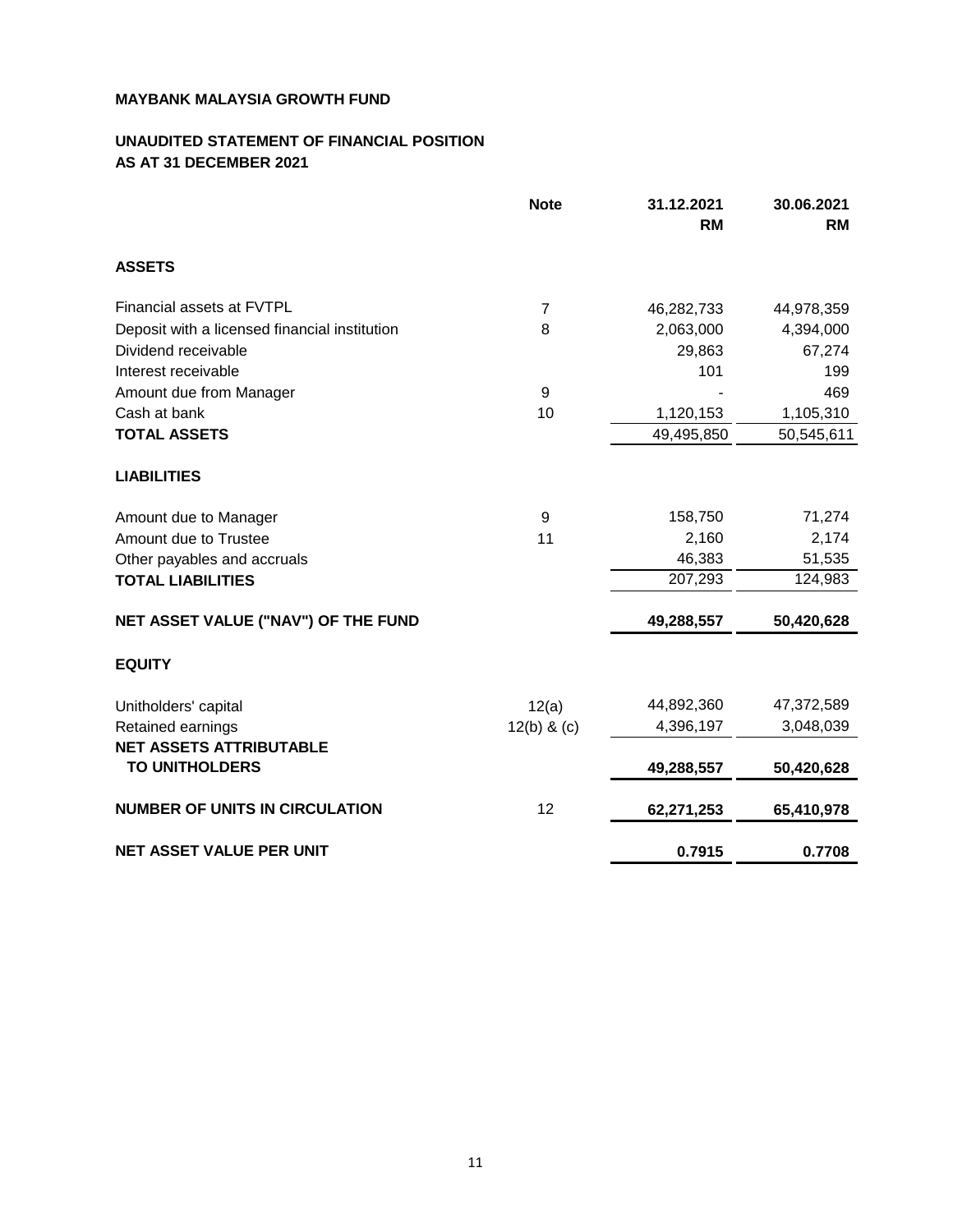# **UNAUDITED STATEMENT OF CHANGES IN EQUITY FOR THE FINANCIAL PERIOD FROM 1 JULY 2021 TO 31 DECEMBER 2021**

|                                 |               | <b>Retained</b>   |                     |
|---------------------------------|---------------|-------------------|---------------------|
|                                 |               | earnings/         |                     |
|                                 | Unit holders' | (Accumulated      |                     |
|                                 | capital       | losses)           | <b>Total equity</b> |
|                                 |               | <b>Note 12(b)</b> |                     |
|                                 | Note 12(a)    | and $(c)$         |                     |
|                                 | <b>RM</b>     | <b>RM</b>         | <b>RM</b>           |
| At 1 July 2021                  | 47,372,589    | 3,048,039         | 50,420,628          |
| Total comprehensive             |               |                   |                     |
| income for the financial period |               | 1,348,158         | 1,348,158           |
| Creation of units               | 356,398       |                   | 356,398             |
| Cancellation of units           | (2,836,627)   |                   | (2,836,627)         |
| At 31 December 2021             | 44,892,360    | 4,396,197         | 49,288,557          |
| At 1 July 2020                  | 54,709,523    | (5,316,124)       | 49,393,399          |
| Total comprehensive             |               |                   |                     |
| income for the financial period |               | 7,886,872         | 7,886,872           |
| Creation of units               | 167,477       |                   | 167,477             |
| Cancellation of units           | (4, 153, 576) |                   | (4, 153, 576)       |
| At 31 December 2020             | 50,723,424    | 2,570,748         | 53,294,172          |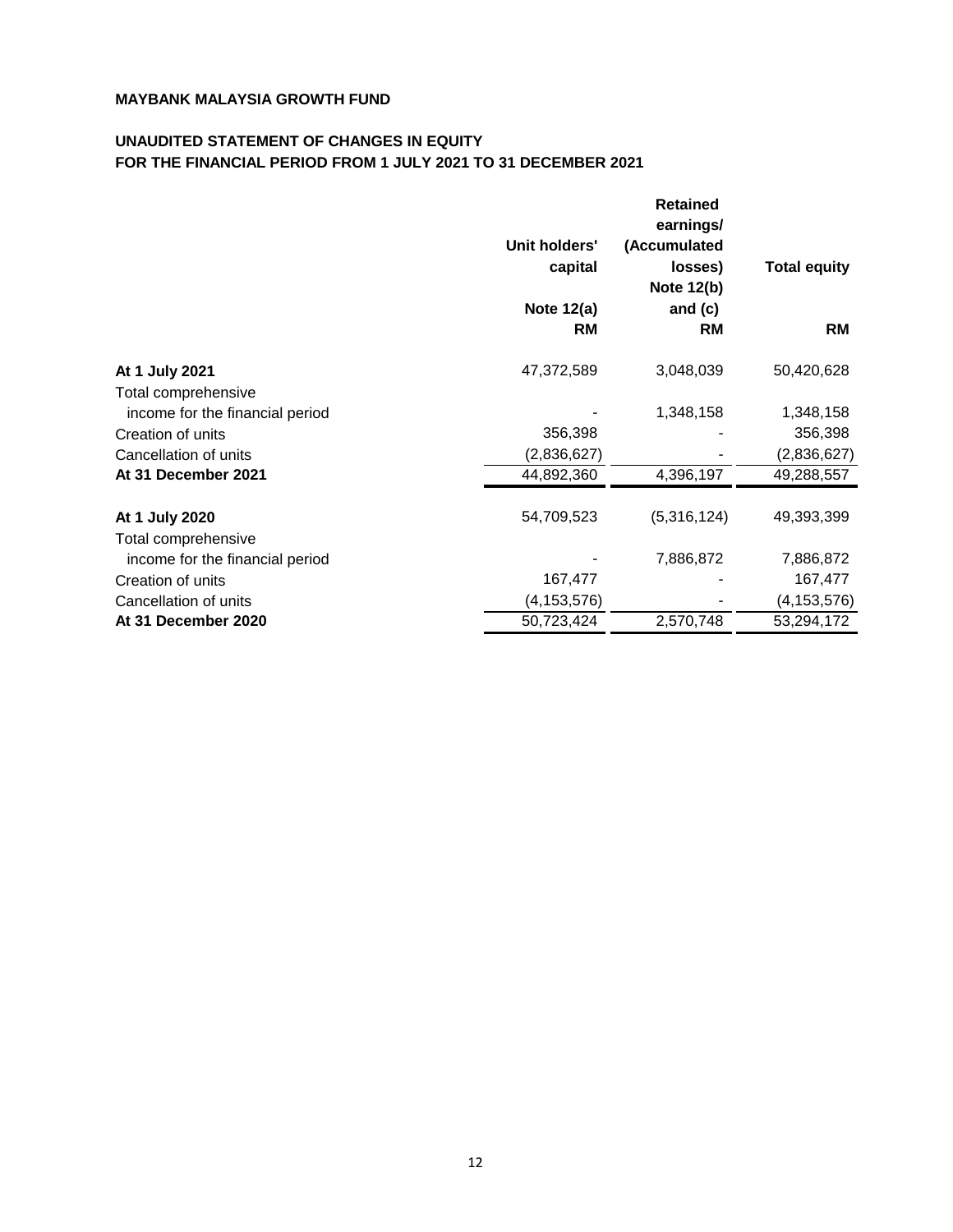# **UNAUDITED STATEMENT OF CASH FLOWS FOR THE FINANCIAL PERIOD FROM 1 JULY 2021 TO 31 DECEMBER 2021**

|                                                                      | 01.07.2021    | 01.07.2020    |  |
|----------------------------------------------------------------------|---------------|---------------|--|
|                                                                      | to            | to            |  |
|                                                                      | 31.12.2021    | 31.12.2020    |  |
|                                                                      | <b>RM</b>     | RM            |  |
| <b>CASH FLOWS FROM OPERATING AND INVESTING</b><br><b>ACTIVITIES</b>  |               |               |  |
| Net proceeds from sale of financial assets at FVTPL                  | 4,129,390     | 20,517,226    |  |
| Net payment for purchase of financial assets at FVTPL                | (4,278,448)   | (22,055,644)  |  |
| Net dividend received                                                | 651,119       | 529,199       |  |
| Interest received                                                    | 27,861        | 38,576        |  |
| Manager's fee paid                                                   | (387, 363)    | (393, 431)    |  |
| Trustee's fee paid                                                   | (13, 338)     | (13, 498)     |  |
| Payment for other fees and expenses                                  | (58,002)      | (157, 513)    |  |
| Net cash generated from/(used in) operating and investing activities | 71,218        | (1,535,085)   |  |
| <b>CASH FLOWS FROM FINANCING ACTIVITIES</b>                          |               |               |  |
| Proceeds from creation of units                                      | 356,868       | 167,664       |  |
| Payments for cancellation of units                                   | (2,748,043)   | (4, 197, 697) |  |
| Net cash used in financing activities                                | (2, 391, 175) | (4,030,033)   |  |
| <b>NET DECREASE IN CASH AND CASH</b>                                 |               |               |  |
| <b>EQUIVALENTS</b>                                                   | (2,319,957)   | (5,565,118)   |  |
| Effects on foreign exchange                                          | 3,800         | (57, 498)     |  |
| <b>CASH AND CASH EQUIVALENTS AT BEGINNING</b>                        |               |               |  |
| OF THE FINANCIAL PERIOD                                              | 5,499,310     | 8,442,726     |  |
| <b>CASH AND CASH EQUIVALENTS AT END</b>                              |               |               |  |
| OF THE FINANCIAL PERIOD                                              | 3,183,153     | 2,820,110     |  |
| <b>CASH AND CASH EQUIVALENTS COMPRISE:</b>                           |               |               |  |
| Cash at bank                                                         | 1,120,153     | 2,011,110     |  |
| Deposit with a licensed financial institution with original          |               |               |  |
| maturity of less than 3 months (Note 8)                              | 2,063,000     | 809,000       |  |
|                                                                      | 3,183,153     | 2,820,110     |  |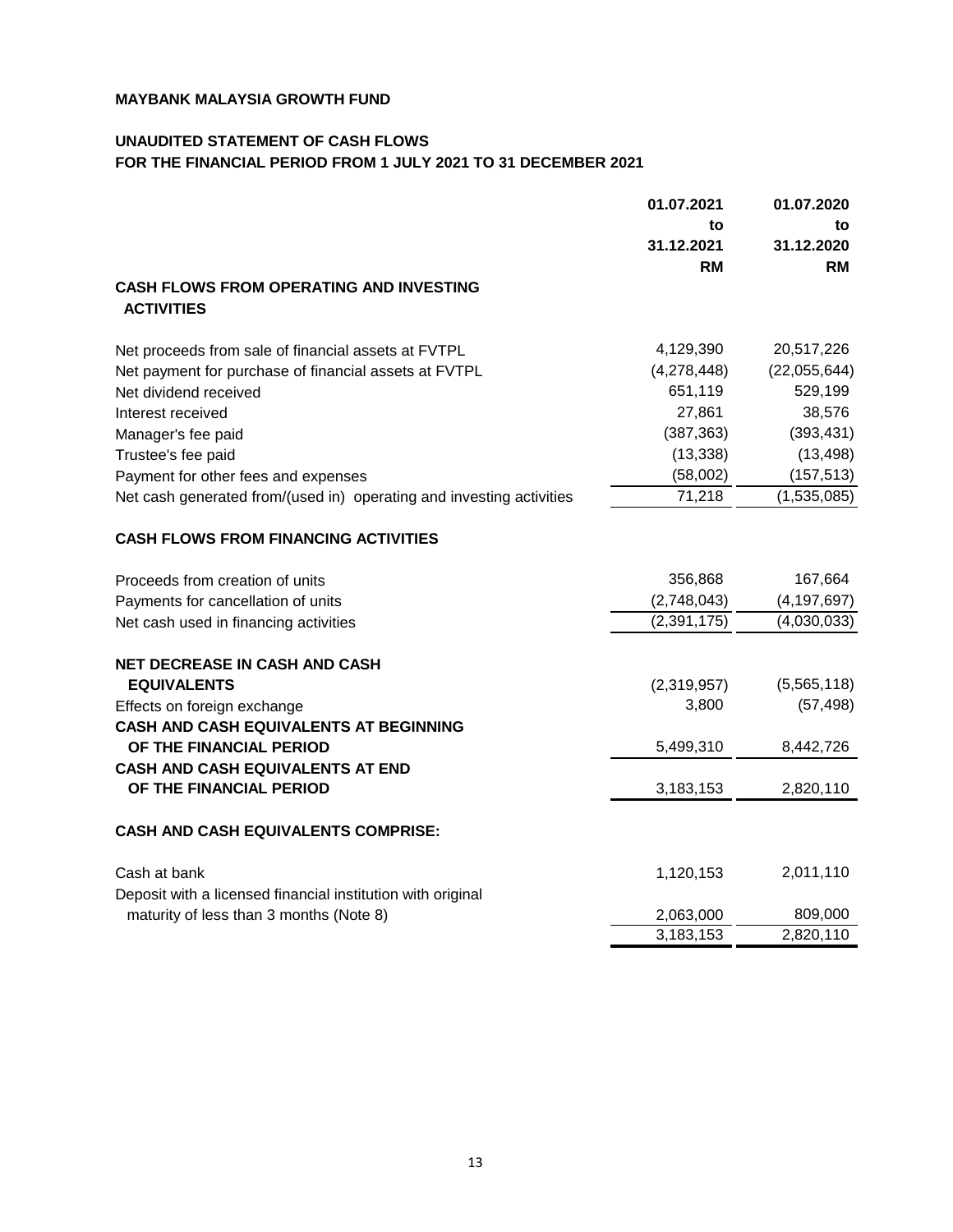#### **NOTES TO THE FINANCIAL STATEMENTS FOR THE FINANCIAL PERIOD FROM 1 JULY 2021 TO 31 DECEMBER 2021**

#### **1. THE FUND, THE MANAGER AND THEIR PRINCIPAL ACTIVITIES**

Maybank Unit Trust Fund ("the Fund") was constituted pursuant to the execution of a Deed dated 6 March 1992 ("Principal Deed") between Amanah Mutual Berhad ("AMB") as the Manager and AmanahRaya Trustees Berhad as the Trustee. The following supplemental deeds has been issued between AMB and the Trustee:

- First supplemental deed dated 23 August 1994
- Second supplemental deed dated 16 April 1999
- Third supplemental deed dated 7 June 1999
- Forth supplemental deed dated 23 March 2000
- Fifth supplemental deed dated 8 February 2002
- Sixth supplemental deed dated 30 January 2003
- Seventh supplemental deed dated 12 September 2003
- Eighth supplemental deed dated 26 May 2005
- Ninth supplemental deed dated 26 July 2016

AMB was principally engaged in the management of unit trust funds. Amanah Saham Nasional Berhad ("ASNB") and Permodalan Nasional Berhad, companies incorporated in Malaysia, were the holding and ultimate holding company of the Manager until 16 May 2018.

Following the acquisition of AMB by Maybank Asset Management Sdn Bhd ("MAM"), the immediate and ultimate holding companies of the Manager have been changed to MAM and Malayan Banking Berhad ("MBB") respectively, effective 17 May 2018.

Subsequently MAM and Universal Trustee (Malaysia) Berhad as the Trustee had entered into a Tenth Supplemental Deed dated 4 September 2018, to appoint MAM as the replacement Manager of the Fund effective 1 November 2018 and Eleventh Supplemental Deed dated 11 July 2019 to change the name of the Fund. The Principal Deed and Supplemental Deeds are collectively referred to as 'Deeds'.

The Fund commenced operations on 26 March 1992 and will continue to be in operation until terminated by the Trustee as provided under the Deeds. The principal activity of the Trust is to invest a minimum of 70% of the Fund's assets in equities, and a minimum of 2% of the Fund's assets will be invested in liquid assets. The Fund may also invest up to 25% of its NAV in the Asia Pacific markets. Investments that derive the majority of their revenue from the Asia Pacific market would also be considered.

The Manager of the Fund is MAM, a company incorporated in Malaysia. It is a holder of Capital Markets Services License with fund management as its regulated activity under the Capital Markets and Services Act 2007 ("CMSA"). The principal place of business of MAM is at Level 12, Tower C, Dataran Maybank, No.1 Jalan Maarof, 59000 Kuala Lumpur, Malaysia. MAM is a subsidiary of Maybank Asset Management Group Berhad ("MAMG"), which in turn is a subsidiary of Malayan Banking Berhad ("MBB").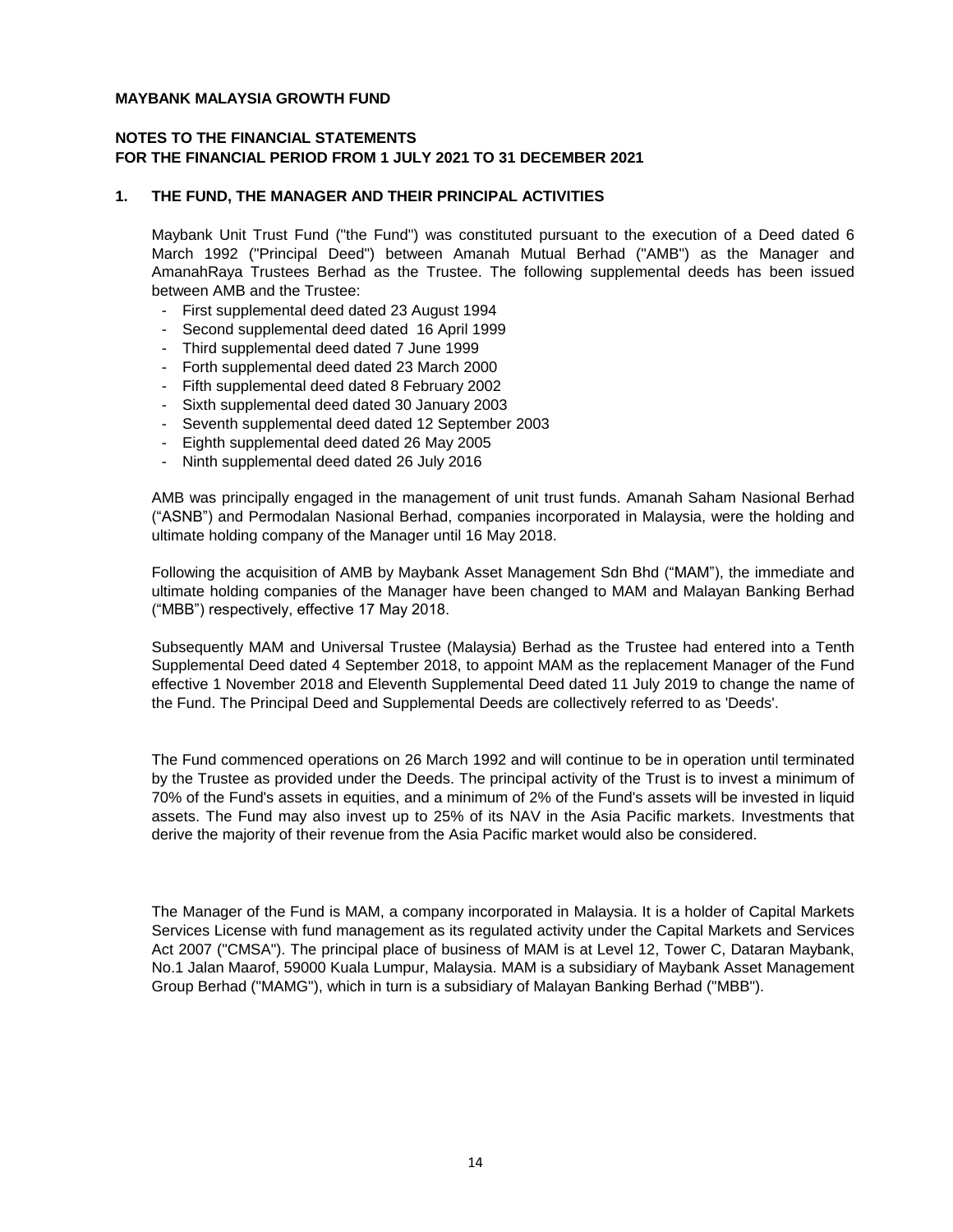#### **2. SUMMARY OF SIGNIFICANT ACCOUNTING POLICIES**

#### **2.1 Basis of preparation**

The financial statements of the Fund have been prepared in accordance with Malaysian Financial Reporting Standards ("MFRS") as issued by the Malaysian Accounting Standards Board and International Financial Reporting Standards ("IFRS") as issued by the International Accounting Standards Board ("IASB"), the Deeds and any regulatory requirements.

The financial statements have been prepared on a historical cost basis except as disclosed in the accounting policies in Note 2.3 to 2.14 to the financial statements.

All amount are stated in Ringgit Malaysia ("RM").

#### **2.2 Standards, amendments and interpretations issued but not yet effective**

The following are Standards and Amendments to Standards and Interpretations issued by the MASB, but not yet effective, up to the date of issuance of the Fund's financial statements. The Fund intends to adopt the relevant standards, if applicable, when they become effective.

| <b>Description</b>                                                              | <b>Effective for</b><br>annual periods<br>beginning<br>on or after |
|---------------------------------------------------------------------------------|--------------------------------------------------------------------|
| Amendments to MFRS 9, MFRS 139, MFRS 7, MFRS 4 and MFRS 16:                     |                                                                    |
| Interest Rate Benchmark Reform Phase 2                                          | 1 January 2021                                                     |
| Amendments to MFRS 3: Reference to the Conceptual Framework                     | 1 January 2022                                                     |
| Amendments to MFRS 116: Proceeds before Intended Use                            | 1 January 2022                                                     |
| Amendments to MFRS 137: Onerous Contracts - Cost of Fulfilling a Contract       | 1 January 2022                                                     |
| Annual Improvements to MFRS Standards 2018-2020 Cycle                           | 1 January 2022                                                     |
| MFRS 17: Insurance Contracts                                                    | 1 January 2023                                                     |
| Amendments to MFRS 101: Classification of Liabilities as Current or Non-current | 1 January 2023                                                     |
| Amendments to MFRS 108: Definition of Accounting Estimates                      | 1 January 2023                                                     |
| Amendments to MFRS 10 and MFRS 128: Sale or Contribution                        |                                                                    |
| of Assets between an Investor and its Associate or Joint Venture                | Deferred                                                           |

The Fund expects that the adoption of the above standards and amendments to standards will not have any material impact on the financial statements in the period of initial application.

#### **2.3 Financial instruments**

Financial assets and financial liabilities are recognised when the Fund becomes a party to the contractual provision of the instrument.

Financial assets and financial liabilities are initially measured at fair value. Transaction costs that are directly attributable to the acquisition or issue of financial assets and financial liabilities (other than financial assets and financial liabilities at fair value through profit or loss) are added to or deducted from the fair value of the financial assets or financial liabilities, as appropriate, on initial recognition.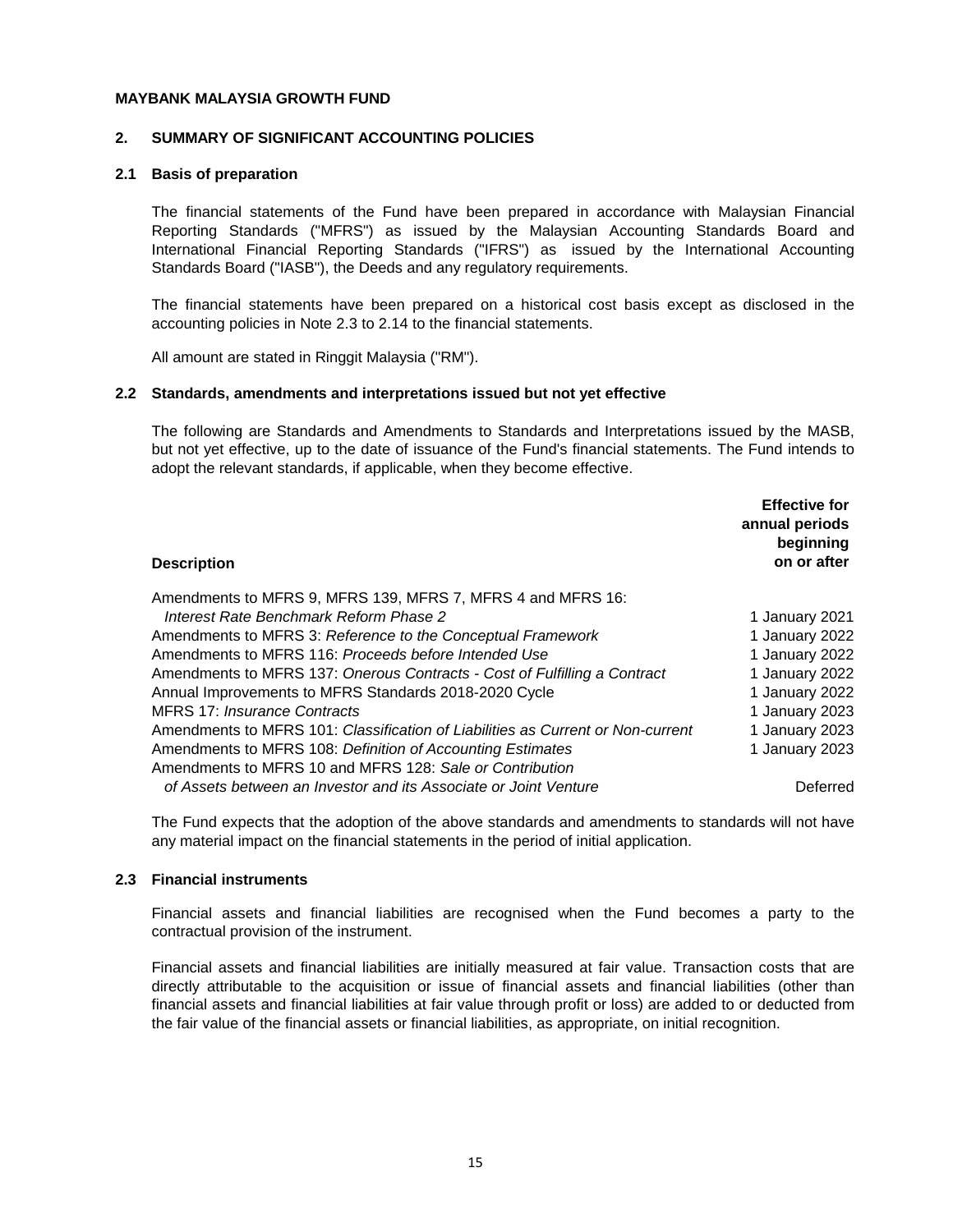#### **2. SUMMARY OF SIGNIFICANT ACCOUNTING POLICIES (CONT'D)**

#### **2.3 Financial instruments (cont'd)**

Transaction costs directly attributable to the acquisition of financial assets and financial liabilities at fair value through profit or loss are recognised immediately in profit or loss.

#### **2.4 Financial assets**

All regular way purchases or sales of financial assets are recognised and derecognised on a trade date basis. Regular way purchases or sales are purchases or sales of financial assets that require delivery of assets within the time frame established by regulation or convention in the market place.

All recognised financial assets are subsequently measured in their entirety at amortised cost or fair value, depending on the classification of the assets.

#### **(i) Financial assets at amortised cost**

Unless designated as at FVTPL on initial recognition, debt instruments that meet the following conditions are subsequently measured at amortised cost less impairment loss:

- the assets are held within a business model whose objectives is to hold assets in order to collect contractual cash flows; and
- the contractual terms of the instrument give rise on specified dates to cash flows that are solely payments of principal and interest on the principal amount outstanding.

Debt instruments that do not meet the criteria above are classified as either fair value through other comprehensive income ("FVTOCI") or FVTPL.

The Fund classifies cash and cash equivalents, dividend receivable, interest receivables, amount due from Brokers and amount due from Manager as loan and receivables, and are subsequently measured at amortised cost. Quoted equities are classified as FVTPL.

#### **(ii) Financial assets at fair value through profit or loss ("FVTPL")**

Investments in equity instruments are classified as FVTPL, unless the Fund designates an investment that is not held for trading as FVTOCI on initial recognition.

A financial asset is recognised at FVTPL if:

- it has been acquired principally for the purpose of selling it in the near term; or
- on initial recognition it is part of the portfolio of identified financial instruments that the Fund manages together and has evidence of a recent actual pattern of short-term profit-taking; or
- it is a derivative that is not designated and effective as a hedging instruments or a financial guarantee.

Debt instruments that do not meet the amortised cost or FVTOCI criteria are measured at FVTPL. In addition, debt instruments that meet the amortised cost criteria but are designated as at FVTPL are measured at FVTPL.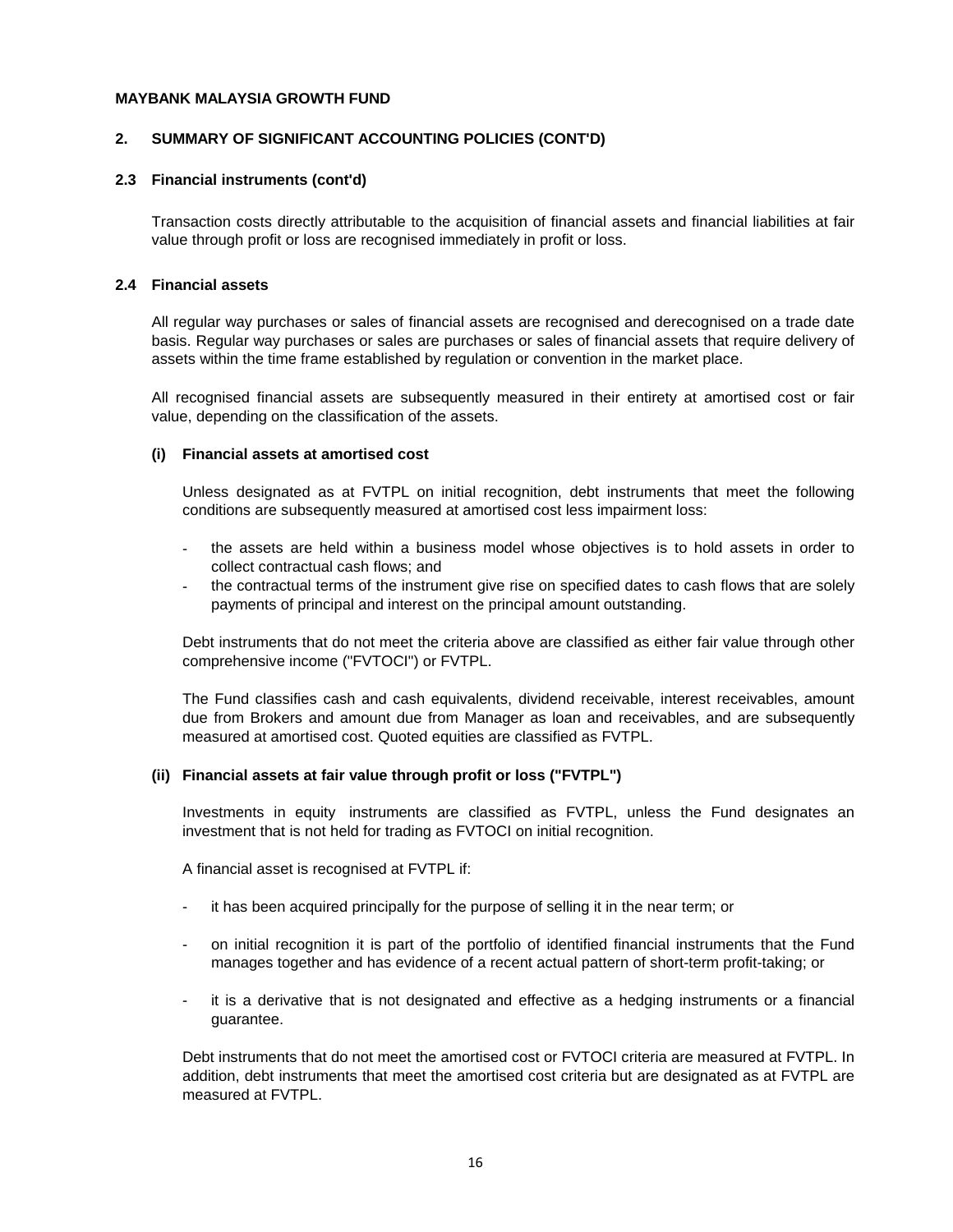#### **2. SUMMARY OF SIGNIFICANT ACCOUNTING POLICIES (CONT'D)**

#### **2.4 Financial assets (cont'd)**

#### **(ii) Financial assets at fair value through profit or loss ("FVTPL") (cont'd)**

A debt instrument may be designated as at FVTPL upon initial recognition if such designation eliminates or significantly reduces a measurement or recognition inconsistency that would arise from measuring assets or liabilities or recognising the gains and losses on them on different bases.

Debt instruments are reclassified from amortised cost to FVTPL when the business model is changed such that the amortised cost criteria are no longer met. Reclassification of debt instruments that are designated as at FVTPL on initial recognition is not allowed.

Financial assets at FVTPL are measured at fair value at the end of each reporting period, with any gains or losses arising on remeasurement recognised in profit or loss.

Interest income on debt instruments as at FVTPL is disclosed separately in the profit or loss.

Credit losses are recognised based on the 'Expected Credit Loss' ("ECL") model. The Fund recognises loss allowances for ECL on financial instruments that are not measured at FVTPL. The impairment model does not apply to equity investments.

#### **(iii) Impairment**

ECL are a probability-weighted estimate of credit losses. It is measured as follows:

- Financial assets that are not credit-impaired at the reporting date: As the present value of all cash shortfalls (i.e. the difference between the cash flows due to the entity in accordance with the contract and the cash flows that the Fund expects to receive);
- Financial assets that are credit-impaired at the reporting date: As the difference between the gross carrying amount and the present value of estimated future cash flows.

At each reporting date, the Fund assesses whether financial assets carried at amortised cost are credit-impaired. A financial asset is 'credit-impaired' when one or more events that have a detrimental impact on the estimated future cash flows of the financial asset have occurred.

Evidence that a financial asset is credit-impaired includes the following observable data:

- Significant financial difficulty of the issuer or counterparty:
- Significant downgrade in credit rating of the instrument by a rating agency;
- A breach of contract such as a default or past due event; or
- The disappearance of an active market for a security because of financial difficulties.

For balances with short-term nature, full impairment will be recognised on uncollected balances after the grace period.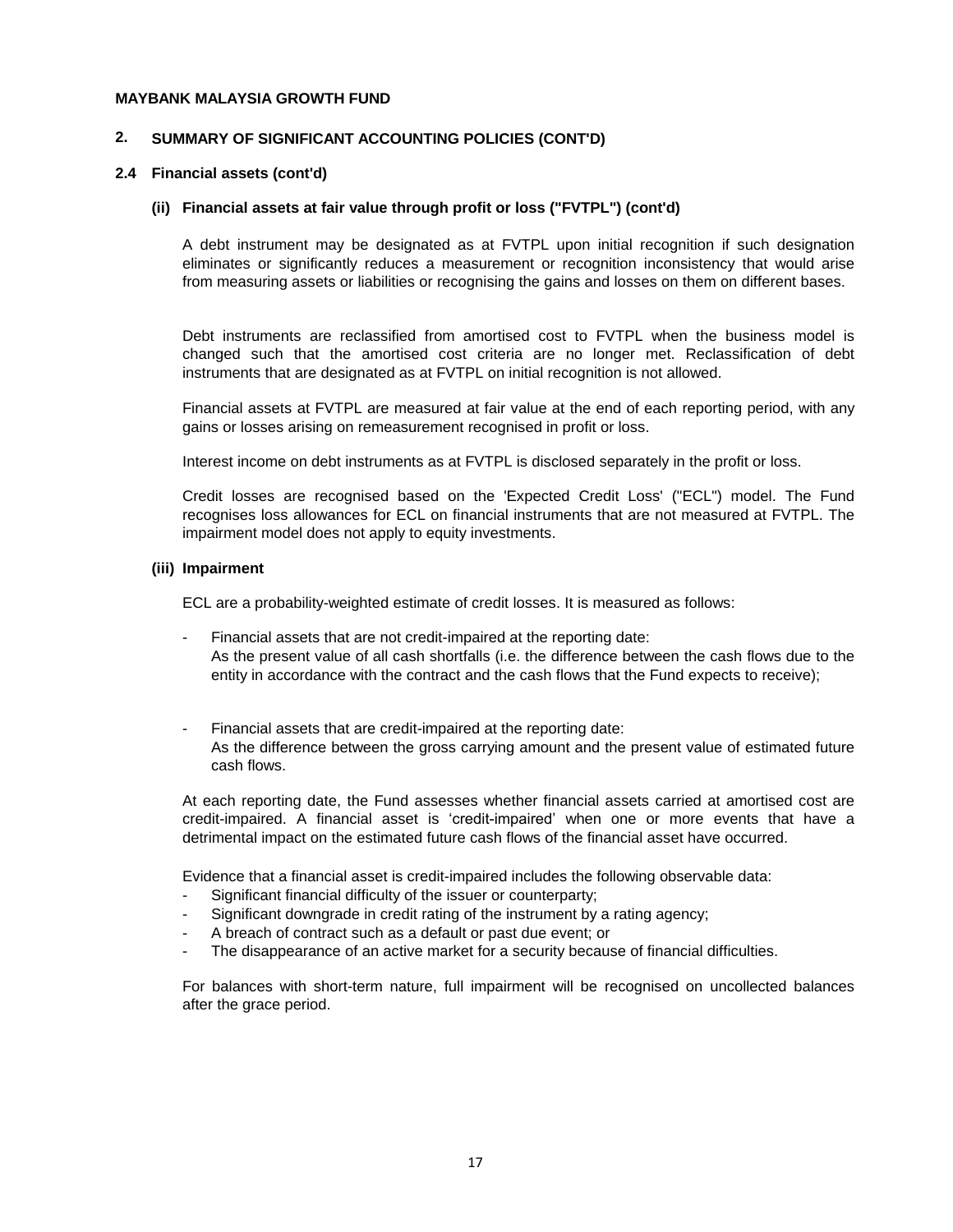#### **2. SUMMARY OF SIGNIFICANT ACCOUNTING POLICIES (CONT'D)**

#### **2.4 Financial assets (cont'd)**

#### **(iv) Derecognition of financial assets**

The Fund derecognises a financial asset only when the contractual rights to the cash flows from the asset expire, or when it transfers the financial asset and substantially all the risks and rewards of ownership of the asset to another entity. If the Fund neither transfers nor retains substantially all the risks and rewards of ownership and continues to control the transferred asset, the Fund recognises its retained interest in the asset and an associated liability for amounts it may have to pay. If the Fund retains substantially all the risks and rewards of ownership of a transferred financial asset, the Fund continues to recognise the financial asset and also recognises a collateralised borrowing for the proceeds received.

#### **2.5 Financial liabilities**

#### **(i) Classification**

Financial liabilities are classified according to the substance of the contractual arrangements entered into and the definitions of a financial liability. The Fund classifies amount due to Manager, amount due to Trustee, amount due to Brokers and other payables and accruals as other financial liabilities.

#### **(ii) Recognition and measurement**

Financial liabilities are recognised in the statement of financial position when, and only when, the Fund becomes a party to the contractual provisions of the financial instrument. The Fund's financial liabilities are recognised initially at fair value plus directly attributable transaction costs and subsequently measured at amortised cost using the effective interest rate method.

#### **(iii) Derecognition**

A financial liability is recognised when the obligation under the liability is extinguished. Gains and losses are recognised in profit or loss when the liabilities are derecognised, and through the amortisation process.

#### **2.6 Unitholders' capital**

The unitholders' contributions to the Fund meet the criteria to be classified as equity instruments under MFRS 132 *Financial Instruments: Presentation* . Those criteria include:

- the units entitle the holder to a proportionate share of the Fund's NAV;
- the units are the most subordinated class and class features are identical;
- there is no contractual obligations to deliver cash or another financial asset other than the obligation on the Fund to repurchase; and
- the total expected cash flows from the units over its life are based substantially on the profit or loss of the Fund.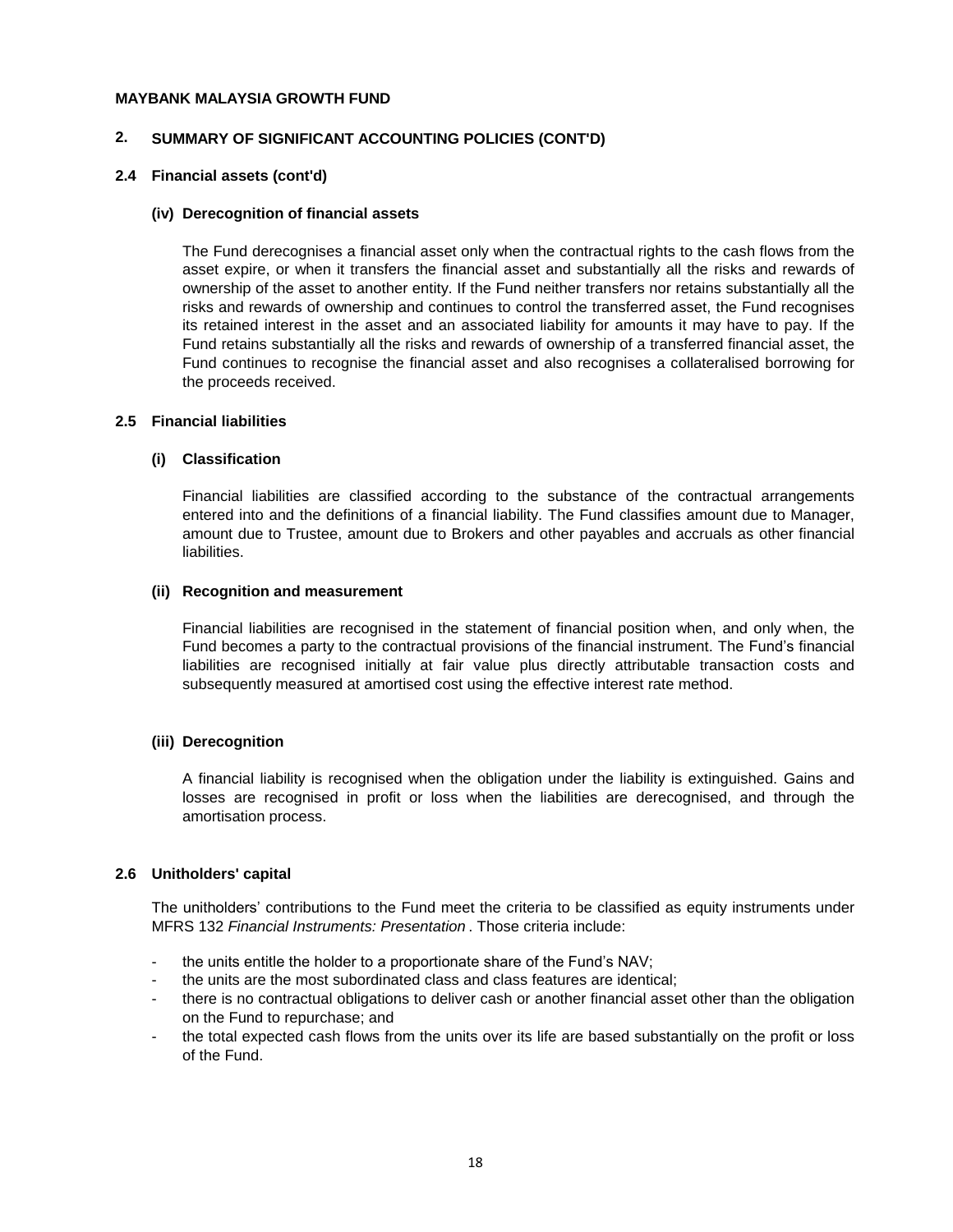#### **2. SUMMARY OF SIGNIFICANT ACCOUNTING POLICIES (CONT'D)**

#### **2.6 Unitholders' capital (cont'd)**

The outstanding units are carried at the redemption amount that is payable at each financial period if unitholder exercises the right to put the unit back to the Fund. Units are created and cancelled at prices based on the Fund's NAV per unit at the time of creation or cancellation. The Fund's NAV per unit is calculated by dividing the net assets attributable to unitholders with the total number of outstanding units.

Distribution equalisation represents the average distributable amount included in the creation and cancellation prices of units. The amount is either refunded to unitholders by way of distribution and/or adjusted accordingly when units are cancelled.

#### **2.7 Cash and cash equivalent**

Cash and cash equivalents comprise cash at bank and deposits with licensed Islamic financial institution with original maturity of three months or less which have an insignificant risk of changes in value.

#### **2.8 Revenue / Income**

Revenue is recognised when control of the goods or services are transferred at an amount that reflects the consideration to be entitled in exchange for the goods or services. Revenue is measured at the fair value of consideration received or receivable.

Dividend income is recognised when the right to receive is established.

Interest income is recognised using the effective interest rate method.

Realised gain on disposal of investments is measured as the difference between the net proceeds and its carrying amount.

#### **2.9 Taxation**

Current tax assets and liabilities are measured at the amount expected to be recovered from or paid to the tax authorities. The tax rates and tax laws used to compute the amount are those that are enacted or substantively enacted by the reporting date.

Current taxes are recognised in profit or loss, except to the extent that the tax relates to items recognised outside profit or loss, either in other comprehensive income or directly in equity. Current tax expense is determined according to Malaysian tax laws at the current tax rate based upon the taxable profit earned during the financial period.

No deferred tax is recognised as there are no material temporary differences.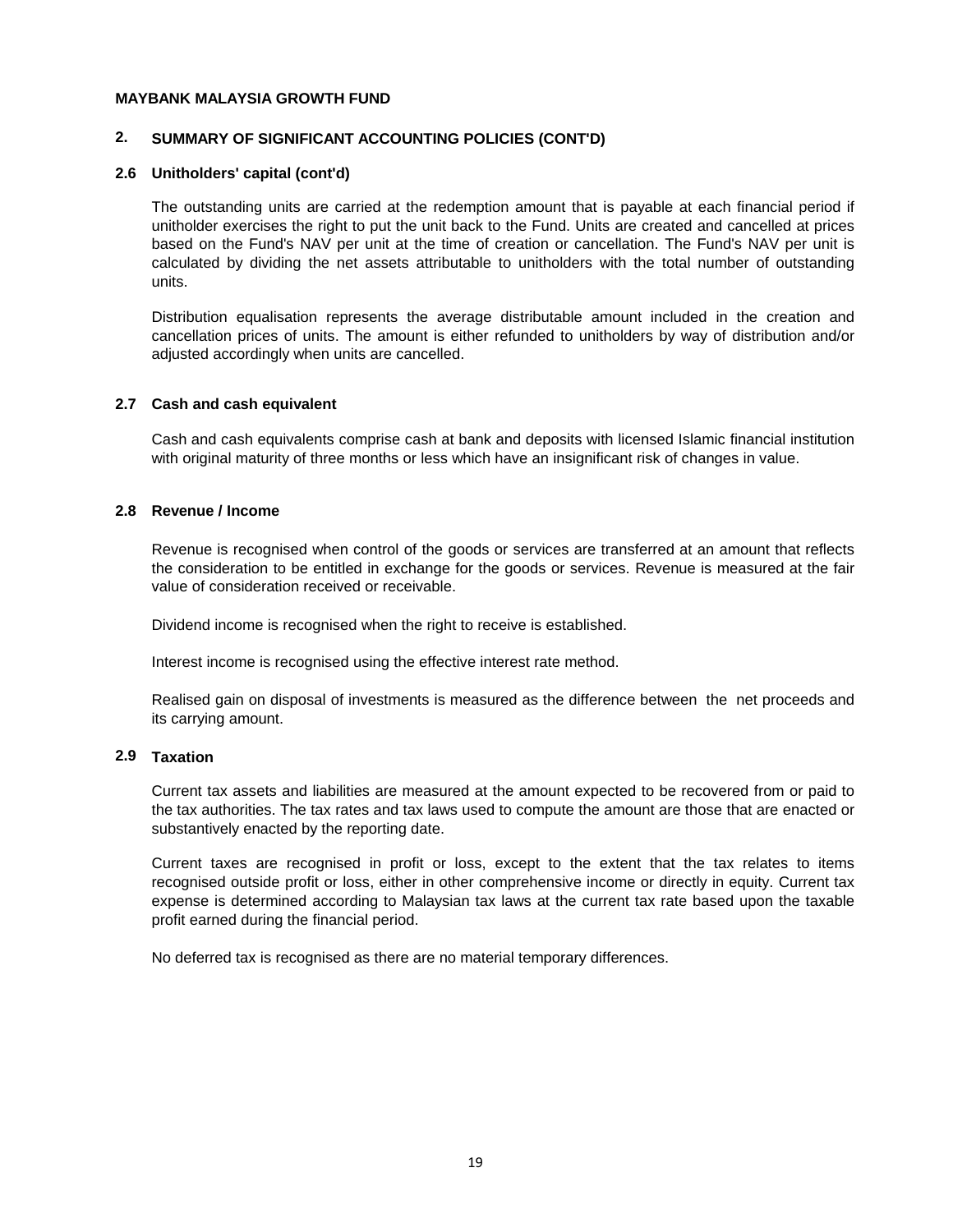#### **2. SUMMARY OF SIGNIFICANT ACCOUNTING POLICIES (CONT'D)**

#### **2.10 Fair value measurement**

The Fund measures its investments at FVTPL at fair value at each reporting date.

Fair value is the price that would be received to sell an asset or paid to transfer a liability in an orderly transaction between market participants at the measurement date. The fair value measurement is based on the presumption that the transaction to sell or transfer the liability takes place either:

- In the principal market for the asset or liability, or
- In the absence of a principal market, in the most advantageous market for the asset or liability.

The principal or the most advantageous market must be accessible to by the Fund.

The fair value of an asset or a liability is measured using the assumptions that market participants would use when pricing the asset or liability, assuming that market participants act in their economic best interest.

A fair value measurement of a non-financial asset takes into account a market participant's ability to generate economic benefits by using the asset in its highest and best use or by selling it to another market participant that would use the asset in its highest and best use.

All assets for which fair value is measured or disclosed in the financial statements are categorised within the fair value hierarchy, described as follows, based on the lowest level input that is significant to the fair value measurement as a whole:

- Level 1: Quoted prices (unadjusted) in active markets for identical assets or liabilities.
- Level 2: Valuation techniques for which the lowest level input that is significant to the fair value measurement is directly or indirectly observable.
- Level 3: Valuation techniques for which the lowest level input that is significant to the fair value measurement is unobservable.

For assets that are recognised in the financial statements on a recurring basis, the Fund determines whether transfers have occurred between Levels in the hierarchy by re-assessing categorisation (based on the lowest level input that is significant to the fair value measurement as a whole) at the end of each reporting date.

For the purpose of fair value disclosures, the Fund has determined classes of assets and liabilities on the basis of the nature, characteristics and risks of the asset or liability and the level of the fair value hierarchy as explained above.

### **2.11 Distributions**

Any distribution to the Fund's unitholders is accounted for as a deduction from realised reserves except where distribution is sourced out of distribution equalisation which is accounted for as a deduction from unitholders' capital. A proposed distribution is recognised as a liability in the period in which it is approved. Distribution is either reinvested or paid in cash to the unitholders on the income payment date. Reinvestment of units is based on the NAV per unit on the income payment date, which is also the time of creation.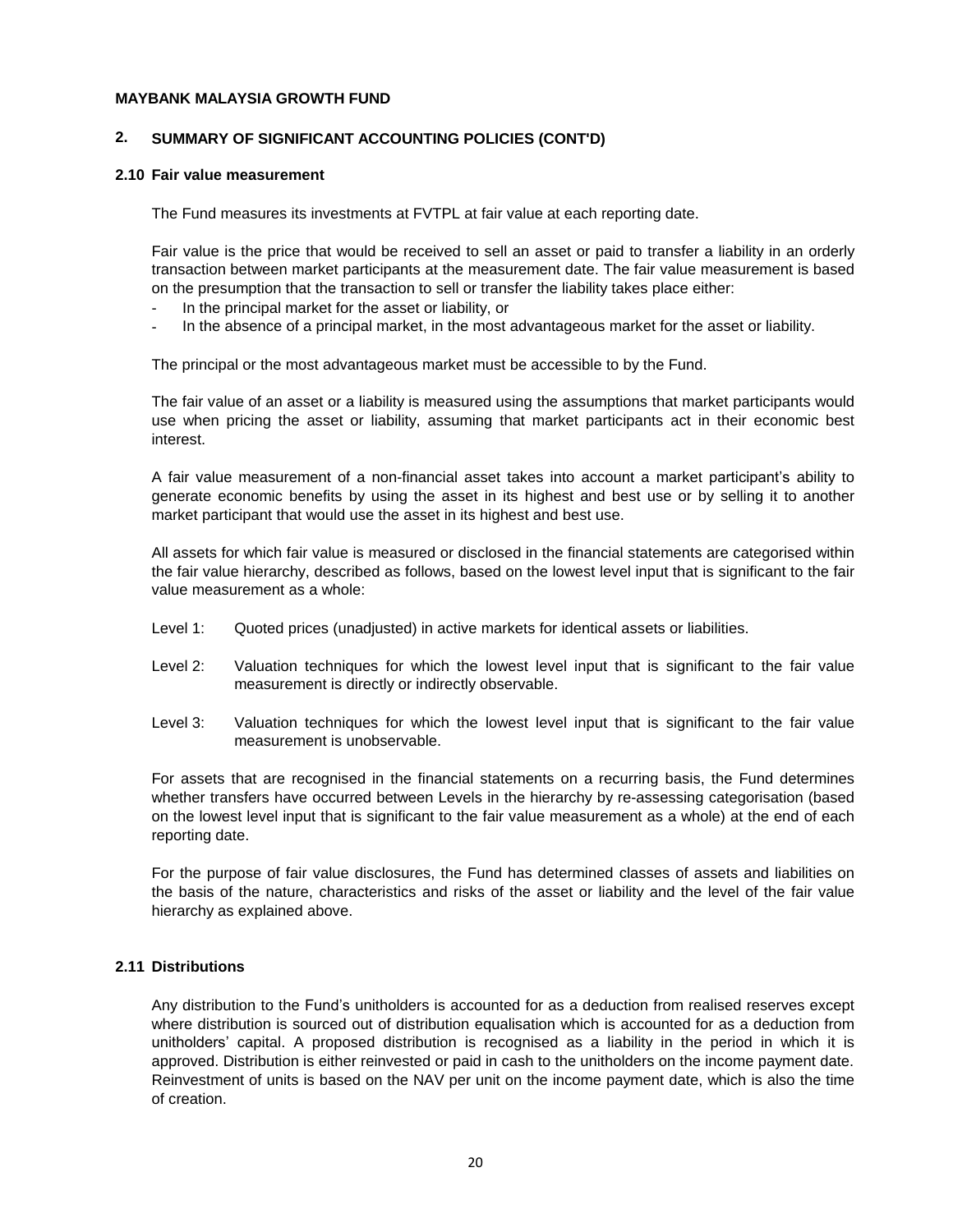#### **2. SUMMARY OF SIGNIFICANT ACCOUNTING POLICIES (CONT'D)**

#### **2.12 Segment information**

Operating segments are reported in a manner consistent with the internal reporting used by the chief operating decision-maker. The chief operating decision-maker is responsible for allocating resources and assessing performance of the operating segments.

#### **2.13 Functional and foreign currency**

#### **(a) Functional and presentation currency**

The financial statements of the Fund are measured using the currency of the primary economic environment in which the Fund operates (the "functional currency"). The financial statements are presented in Ringgit Malaysia, which is also the Fund's functional currency.

#### **(b) Transactions and balances**

Foreign currency transactions are translated into the functional currency using the exchange rates prevailing at the dates of transactions or valuations where items are remeasured. Foreign exchange gains and losses resulting from the settlement of such transactions and from the translation at financial year end exchange rates of monetary assets and liabilities in foreign currencies are recognised in the statement of comprehensive income, except when deferred in other comprehensive income as qualifying cash flow hedges.

#### **2.14 Critical accounting estimates and judgements**

The Fund makes estimates and assumptions concerning the future. The resulting accounting estimates will, by definition, rarely equal the related actual results. To enhance the information content of the estimates, certain key variables that are anticipated to have material impact to the Fund's results and financial position are tested for sensitivity to changes in the underlying parameters.

No major judgement have been made by the Manager in applying the Fund's accounting policies. There are no key assumptions concerning the future and other key sources of estimation uncertainty at the reporting date, that have a significant risk of causing a material adjustment to the carrying amounts of assets and liabilities.

#### **3. NET GAIN/(LOSS) ON FOREIGN EXCHANGE AND FORWARD CURRENCY CONTRACTS**

|                                         | 01.07.2021<br>to<br>31.12.2021<br><b>RM</b> | 01.07.2020<br>to<br>31.12.2020<br><b>RM</b> |
|-----------------------------------------|---------------------------------------------|---------------------------------------------|
| Realised foreign exchange gain          | 3,681                                       | 9,896                                       |
| Unrealised foreign exchange gain/(loss) | 1.972                                       | (89,989)                                    |
|                                         | 5,653                                       | (80,093)                                    |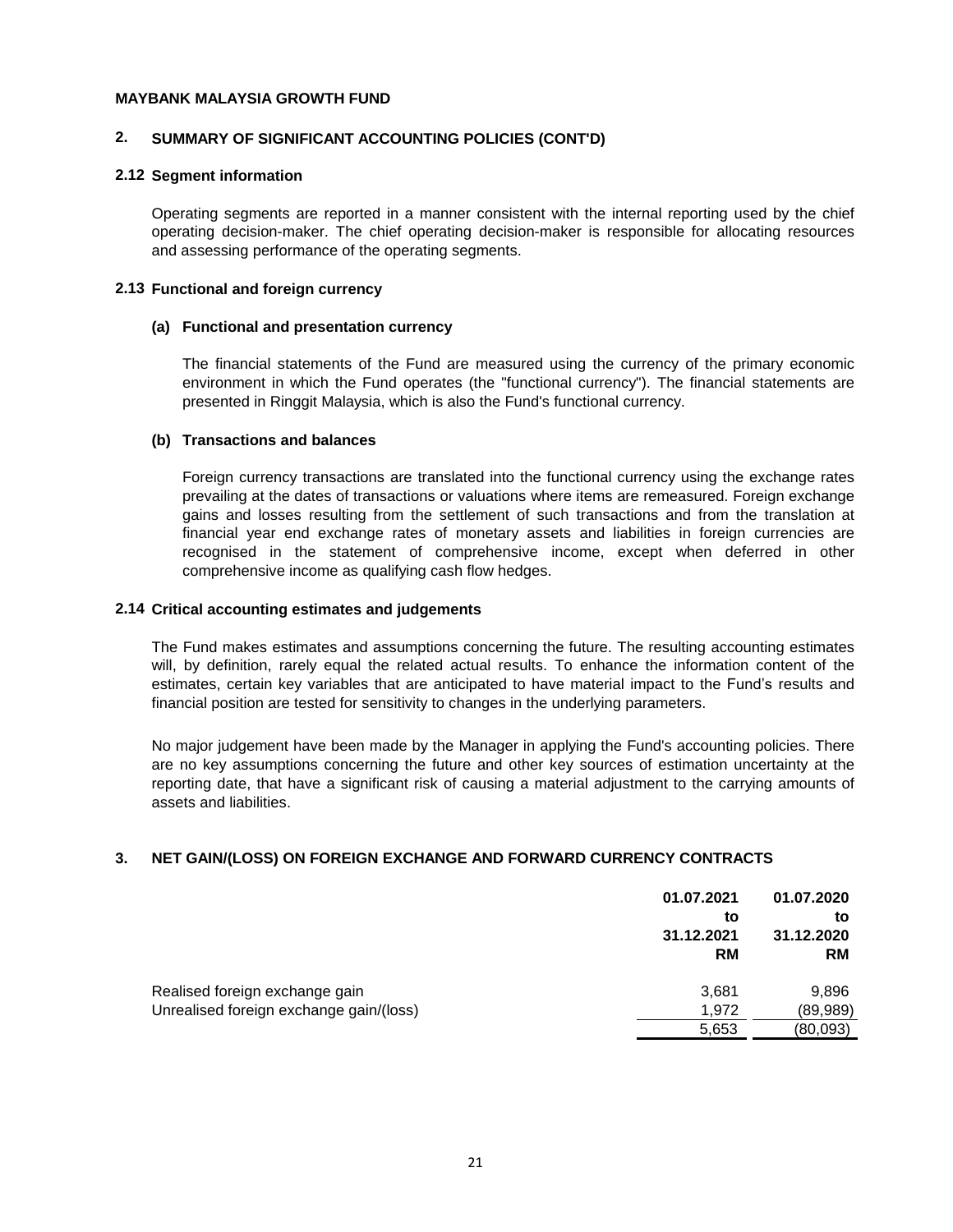#### **4. MANAGER'S FEE**

The Manager's fee is computed daily based on 1.50% (01.07.2020 to 31.12.2020: 1.50%) per annum ("p.a.") of the NAV of the Fund, before deducting Manager's fee and Trustee's fee for the day.

#### **5. TRUSTEE'S FEE**

The Trustee's fee is computed daily based on the following table before deducting Manager's fee and Trustee's fee for that particular day:

|                              | Trustee fee rate (%) p.a.   |                             |  |
|------------------------------|-----------------------------|-----------------------------|--|
| NAV (RM)                     | 01.07.2021<br>to 31.12.2021 | 01.07.2020<br>to 31.12.2020 |  |
| Nil to 20 million            | 0.06                        | 0.06                        |  |
| 20 million up to 40 million  | 0.05                        | 0.05                        |  |
| 40 million up to 60 million  | 0.04                        | 0.04                        |  |
| 60 million up to 80 million  | 0.03                        | 0.03                        |  |
| 80 million up to 100 million | 0.02                        | 0.02                        |  |
| Above 100 million            | 0.01                        | 0.01                        |  |

#### **6. TAXATION**

Income tax is calculated at the Malaysian statutory tax rate of 24% (01.07.2020 to 31.12.2020: 24%) of the estimated assessable income for the financial period. Dividend income derived from sources outside Malaysia are exempted from Malaysian income tax. However, such income may be subject to tax in the country from which it is derived.

The tax charge for the financial period is in relation to the taxable income earned by the Fund after deducting tax allowable expenses. In accordance with Schedule 6 of the Income Tax Act 1967, dividend income and interest income earned by the Fund is exempted from tax.

A reconciliation of income tax expense applicable to net loss before taxation at the statutory income tax rate to income tax expense at the effective income tax rate of the Fund is as follows:

|                                                                                                                                   | 01.07.2021<br>to<br>31.12.2021<br><b>RM</b> | 01.07.2020<br>to<br>31.12.2020<br><b>RM</b> |
|-----------------------------------------------------------------------------------------------------------------------------------|---------------------------------------------|---------------------------------------------|
| Net income before taxation                                                                                                        | 1,353,633                                   | 7,895,711                                   |
| Taxation at Malaysian statutory rate of 24%<br>$(01.07.2020 \text{ to } 31.12.2020 \text{ : } 24\%)$<br>Income not subject to tax | 324,872<br>(438,539)                        | 1,894,971<br>(2,051,014)                    |
| Loss not deductible for tax purposes                                                                                              |                                             | 19,222                                      |
| Effect of income tax at source<br>Expenses not deductible for tax purposes                                                        | 5,475<br>113,667                            | 8,839<br>136,821                            |
| Tax expense for the financial period                                                                                              | 5,475                                       | 8,839                                       |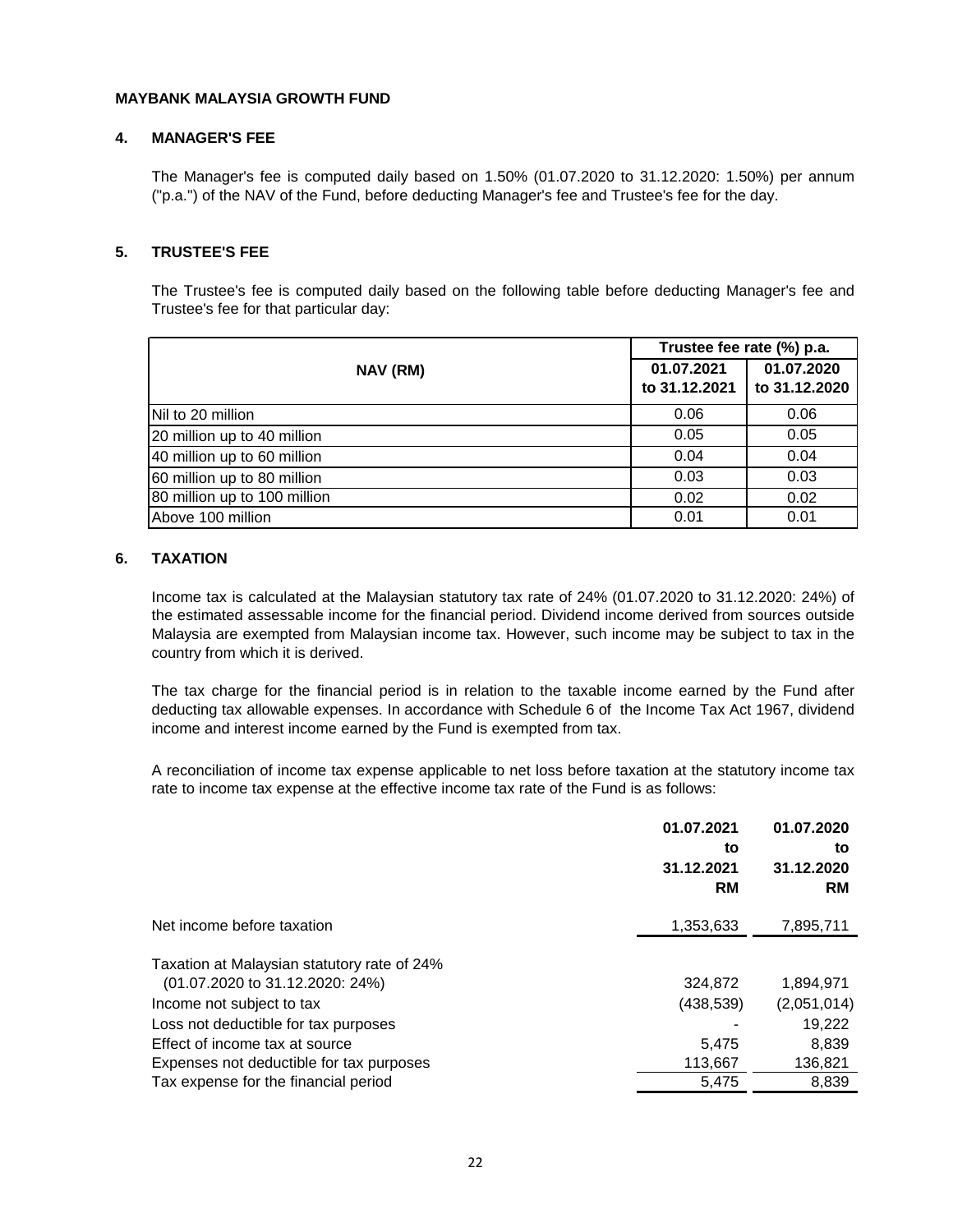### **7. FINANCIAL ASSETS AT FVTPL**

|                           |             | 31.12.2021 | 30.06.2021 |
|---------------------------|-------------|------------|------------|
|                           | <b>Note</b> | <b>RM</b>  | <b>RM</b>  |
| Quoted equities - local   | (a)         | 43,438,154 | 42,452,634 |
| Quoted equities - foreign | (b)         | 2.844.579  | 2,525,725  |
|                           |             | 46,282,733 | 44,978,359 |

# **31.12.2021**

| (a) | <b>Quoted equities - local</b>          | Quantity<br>Unit | Aggregate<br>cost<br><b>RM</b> | <b>Market</b><br>value<br><b>RM</b> | Percentage<br>of NAV<br>% |
|-----|-----------------------------------------|------------------|--------------------------------|-------------------------------------|---------------------------|
|     | <b>Construction</b>                     |                  |                                |                                     |                           |
|     | <b>Econpile Holdings Bhd</b>            | 2,417,700        | 1,326,232                      | 785,753                             | 1.59                      |
|     | Gamuda Bhd                              | 286,611          | 910,063                        | 831,172                             | 1.69                      |
|     |                                         | 2,704,311        | 2,236,295                      | 1,616,925                           | 3.28                      |
|     | <b>Consumer Products &amp; Services</b> |                  |                                |                                     |                           |
|     | Fraser & Neave Holdings Bhd             | 29,000           | 990,929                        | 717,460                             | 1.46                      |
|     | Genting Malaysia Bhd                    | 836,700          | 2,702,141                      | 2,409,696                           | 4.89                      |
|     |                                         | 865,700          | 3,693,070                      | 3,127,156                           | 6.34                      |
|     | <b>Energy</b>                           |                  |                                |                                     |                           |
|     | Dayang Enterprise Holdings Bhd          | 591,900          | 824,221                        | 476,480                             | 0.97                      |
|     | Dialog Group Bhd                        | 471,400          | 1,645,188                      | 1,235,068                           | 2.51                      |
|     | <b>Yinson Holdings Bhd</b>              | 84,800           | 517,662                        | 508,800                             | 1.03                      |
|     |                                         | 1,148,100        | 2,987,071                      | 2,220,348                           | 4.50                      |
|     | <b>Financial Services</b>               |                  |                                |                                     |                           |
|     | <b>CIMB Group Holdings Bhd</b>          | 516,148          | 2,519,259                      | 2,813,007                           | 5.71                      |
|     | Hong Leong Bank Bhd                     | 113,000          | 2,071,855                      | 2,104,060                           | 4.27                      |
|     | Hong Leong Financial                    |                  |                                |                                     |                           |
|     | Group Bhd                               | 26,600           | 489,440                        | 461,244                             | 0.94                      |
|     | Malayan Banking Bhd **                  | 390,389          | 3,169,136                      | 3,240,229                           | 6.57                      |
|     | Public Bank Bhd                         | 439,000          | 1,754,444                      | 1,826,240                           | 3.71                      |
|     | RHB Bank Bhd                            | 308,158          | 1,679,898                      | 1,654,808                           | 3.36                      |
|     |                                         | 1,793,295        | 11,684,032                     | 12,099,588                          | 24.55                     |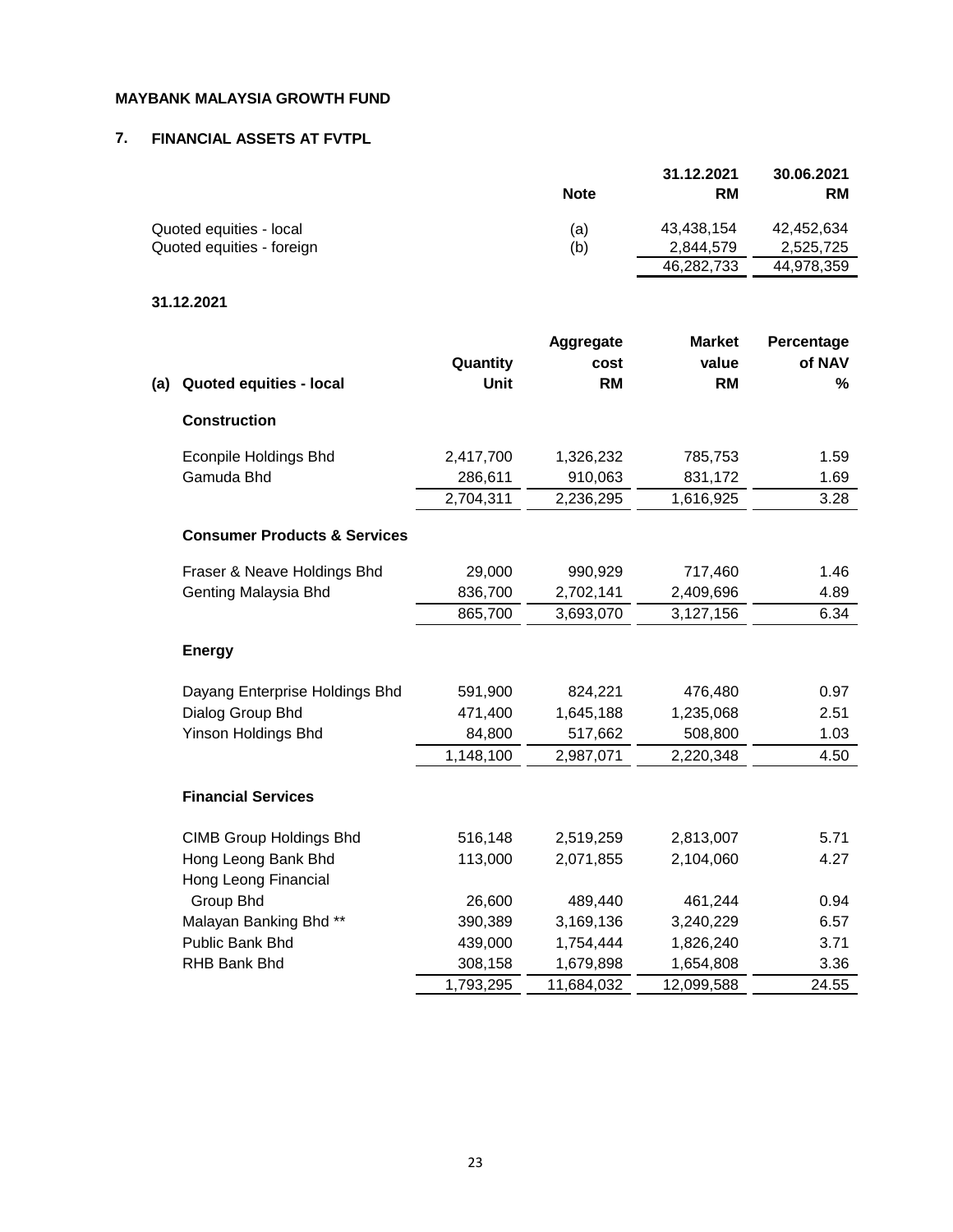# **7. INVESTMENTS AT FVTPL (CONT'D)**

# **31.12.2021 (cont'd)**

|     |                                                         |           | Aggregate | <b>Market</b> | Percentage |
|-----|---------------------------------------------------------|-----------|-----------|---------------|------------|
|     |                                                         | Quantity  | cost      | value         | of NAV     |
| (a) | Quoted equities - local (cont'd)                        | Unit      | <b>RM</b> | <b>RM</b>     | %          |
|     | <b>Industrial Products &amp; Services</b>               |           |           |               |            |
|     | Ann Joo Resources Bhd                                   | 168,600   | 395,940   | 306,852       | 0.62       |
|     | Dufu Technology Corp Bhd                                | 261,400   | 856,943   | 1,121,406     | 2.28       |
|     | Hiap Teck Venture Bhd<br>Press Metal Aluminium Holdings | 792,200   | 399,506   | 396,100       | 0.80       |
|     | <b>Bhd</b>                                              | 268,800   | 1,141,315 | 1,553,664     | 3.15       |
|     | <b>SKP Resources Bhd</b>                                | 274,625   | 508,474   | 477,848       | 0.97       |
|     | <b>SKP Resources Bhd - Warrant</b>                      | 43,940    |           | 7,690         | 0.02       |
|     | Sunway Bhd                                              | 105,820   | 105,820   | 156,614       | 0.32       |
|     | Sunway Bhd- Preference Shares                           | 529,100   | 871,550   | 910,052       | 1.85       |
|     | Thong Guan Industries Bhd                               | 64,100    | 125,053   | 179,480       | 0.36       |
|     | VS Industry Bhd                                         | 624,800   | 388,026   | 855,976       | 1.74       |
|     | VS Industry Bhd - Warrant                               | 124,960   |           | 55,607        | 0.11       |
|     |                                                         | 3,258,345 | 4,792,627 | 6,021,289     | 12.22      |
|     | <b>Plantation</b>                                       |           |           |               |            |
|     | Kuala Lumpur Kepong Bhd                                 | 34,493    | 792,072   | 751,258       | 1.52       |
|     | Sarawak Oil Palms Bhd                                   | 165,600   | 626,533   | 577,944       | 1.17       |
|     | Sime Darby Plantation Bhd                               | 111,777   | 571,054   | 420,282       | 0.85       |
|     | <b>TSH Resources Bhd</b>                                | 452,300   | 496,114   | 488,484       | 0.99       |
|     |                                                         | 764,170   | 2,485,773 | 2,237,968     | 4.54       |
|     | <b>REITS</b>                                            |           |           |               |            |
|     | Axis REIT                                               | 632,488   | 1,150,273 | 1,227,027     | 2.49       |
|     | <b>IGB REIT</b>                                         | 651,500   | 1,164,889 | 1,074,975     | 2.18       |
|     |                                                         | 1,283,988 | 2,315,162 | 2,302,002     | 4.67       |
|     | <b>Technology</b>                                       |           |           |               |            |
|     | Frontken Corp Bhd                                       | 138,250   | 181,171   | 553,000       | 1.12       |
|     | Frontken Corporation Bhd                                |           |           |               |            |
|     | - Warrant                                               | 66,750    |           | 38,715        | 0.08       |
|     | <b>Globetronics Technology Bhd</b>                      | 371,600   | 870,725   | 616,856       | 1.25       |
|     | Inari Amerton Bhd                                       | 539,900   | 964,825   | 2,159,600     | 4.38       |
|     | Malaysia Pacific Industries Bhd                         | 29,300    | 330,307   | 1,446,248     | 2.93       |
|     | Pentamaster Corp Bhd                                    | 146,100   | 433,334   | 810,855       | 1.65       |
|     | Unisem Malaysia Bhd                                     | 177,200   | 487,300   | 722,976       | 1.47       |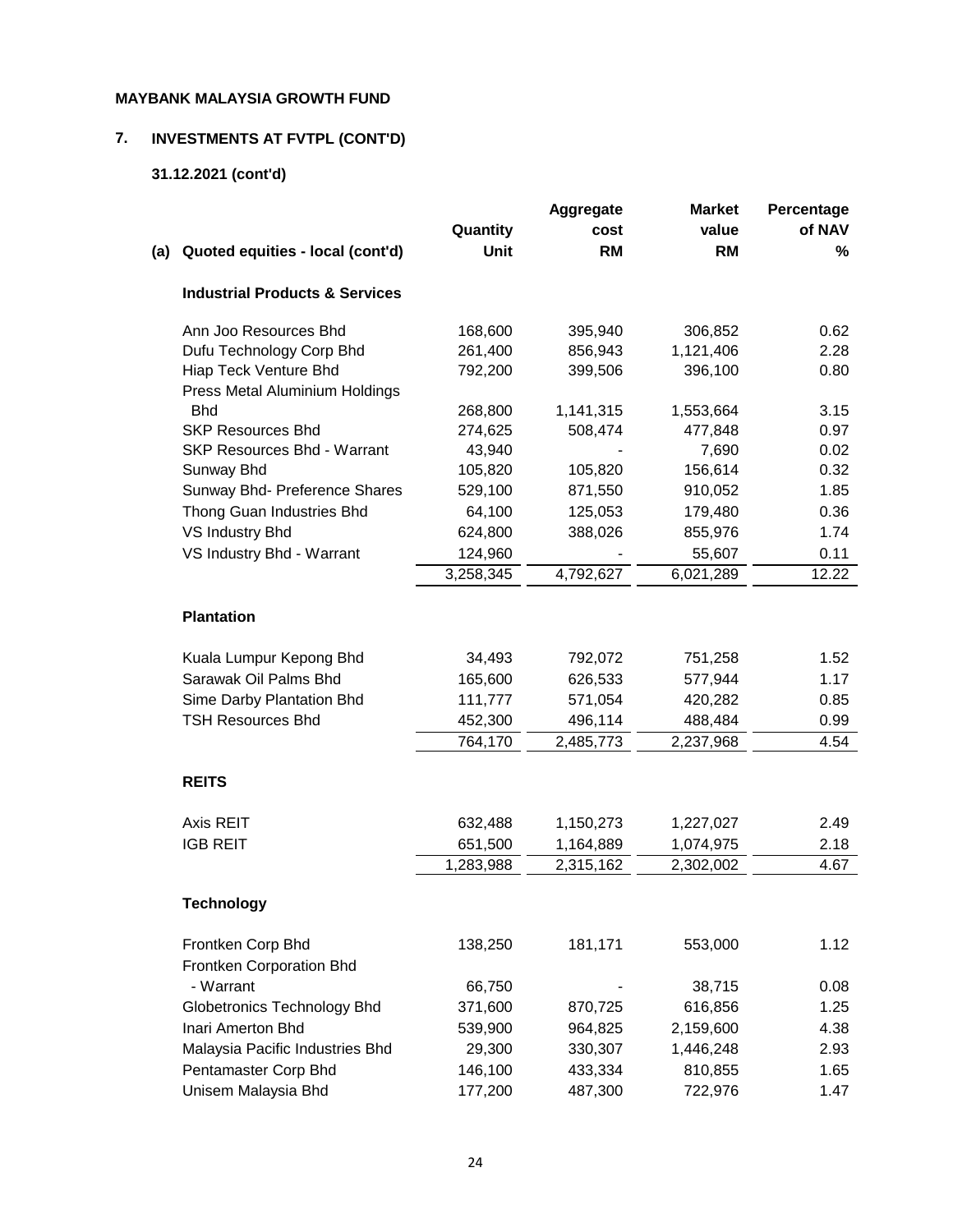# **7. INVESTMENTS AT FVTPL (CONT'D)**

# **31.12.2021 (cont'd)**

|     |                                       |                  | <b>Aggregate</b>  | <b>Market</b>      | Percentage     |
|-----|---------------------------------------|------------------|-------------------|--------------------|----------------|
|     |                                       | Quantity<br>Unit | cost<br><b>RM</b> | value<br><b>RM</b> | of NAV<br>$\%$ |
| (a) | Quoted equities - local (cont'd)      |                  |                   |                    |                |
|     | Technology (cont'd)                   |                  |                   |                    |                |
|     | Vitrox Corp Bhd                       | 75,300           | 689,864           | 1,499,976          | 3.04           |
|     |                                       | 1,544,400        | 3,957,526         | 7,848,226          | 15.92          |
|     | <b>Telecommunications &amp; Media</b> |                  |                   |                    |                |
|     | Telekom Malaysia Bhd                  | 193,900          | 1,040,408         | 1,066,450          | 2.16           |
|     | Time Dotcom Bhd                       | 259,800          | 350,476           | 1,195,080          | 2.42           |
|     |                                       | 453,700          | 1,390,884         | 2,261,530          | 4.59           |
|     | <b>Transportation &amp; Logistics</b> |                  |                   |                    |                |
|     | Lingkaran Trans Kota Holdings         |                  |                   |                    |                |
|     | <b>Bhd</b>                            | 174,100          | 753,465           | 654,616            | 1.33           |
|     | MISC Bhd                              | 71,800           | 479,087           | 506,190            | 1.03           |
|     |                                       | 245,900          | 1,232,552         | 1,160,806          | 2.36           |
|     | <b>Utilities</b>                      |                  |                   |                    |                |
|     | Mega First Corp Bhd                   | 199,600          | 705,796           | 698,600            | 1.42           |
|     | Tenaga Nasional Bhd                   | 197,400          | 2,342,811         | 1,843,716          | 3.74           |
|     |                                       | 397,000          | 3,048,607         | 2,542,316          | 5.16           |
|     | Total quoted equities - local         | 14,458,909       | 39,823,599        | 43,438,154         | 88.13          |
| (b) | Quoted equities - foreign             |                  |                   |                    |                |
|     | <b>Singapore</b>                      |                  |                   |                    |                |
|     | <b>AEM Holdings Ltd</b>               | 74,900           | 808,321           | 1,216,434          | 2.47           |
|     | Ascendas REIT                         | 147,718          | 1,346,256         | 1,345,478          | 2.73           |
|     | Venture Corporation Ltd               | 5,000            | 236,012           | 282,667            | 0.57           |
|     |                                       | 227,618          | 2,390,589         | 2,844,579          | 5.77           |
|     | <b>Total quoted equities</b>          |                  |                   |                    |                |
|     | - foreign                             | 227,618          | 2,390,589         | 2,844,579          | 5.77           |
|     | <b>Total quoted equities</b>          | 14,686,527       | 42,214,188        | 46,282,733         | 93.90          |
|     | Unrealised gain on quoted             |                  |                   |                    |                |
|     | equities *                            |                  |                   | 1,773,710          |                |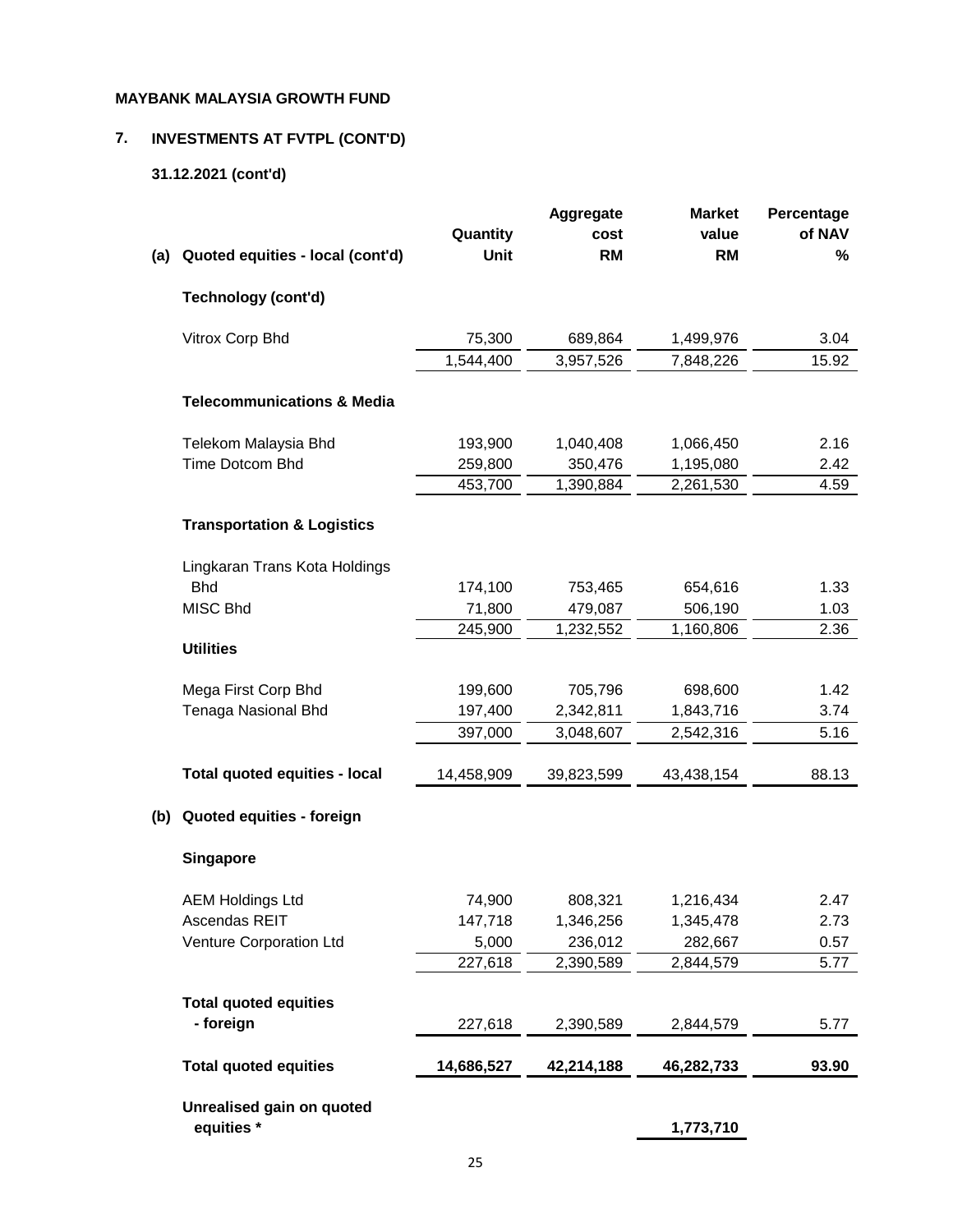# **7. INVESTMENTS AT FVTPL (CONT'D)**

# **30.06.2021**

|     |                                              |                      | Aggregate               | <b>Market</b>           | Percentage   |
|-----|----------------------------------------------|----------------------|-------------------------|-------------------------|--------------|
|     |                                              | Quantity             | cost                    | value                   | of NAV       |
| (a) | Quoted equities - local                      | Unit                 | <b>RM</b>               | <b>RM</b>               | %            |
|     | <b>Construction</b>                          |                      |                         |                         |              |
|     | <b>Econpile Holdings Bhd</b>                 | 2,417,700            | 1,326,232               | 991,257                 | 1.97         |
|     | Gamuda Bhd                                   | 286,611              | 910,063                 | 897,092                 | 1.78         |
|     |                                              | 2,704,311            | 2,236,295               | 1,888,349               | 3.75         |
|     | <b>Consumer Products &amp; Services</b>      |                      |                         |                         |              |
|     | Fraser & Neave Holdings Bhd                  | 29,000               | 990,929                 | 765,600                 | 1.52         |
|     | Genting Malaysia Bhd                         | 485,600              | 1,624,806               | 1,345,112               | 2.67         |
|     |                                              | 514,600              | 2,615,735               | 2,110,712               | 4.19         |
|     | <b>Energy</b>                                |                      |                         |                         |              |
|     | Dayang Enterprise Holdings Bhd               | 591,900              | 824,221                 | 775,389                 | 1.54         |
|     | Dialog Group Bhd                             | 471,400              | 1,645,188               | 1,362,346               | 2.70         |
|     |                                              | 1,063,300            | 2,469,409               | 2,137,735               | 4.24         |
|     | <b>Finance</b>                               |                      |                         |                         |              |
|     | <b>CIMB Group Holdings Bhd</b>               | 503,886              | 2,466,655               | 2,322,914               | 4.61         |
|     | Hong Leong Bank Bhd                          | 113,000              | 2,071,855               | 2,115,360               | 4.20         |
|     | Hong Leong Financial Group Bhd               | 26,600               | 489,440                 | 473,480                 | 0.94         |
|     | Malayan Banking Bhd **                       | 261,791              | 2,131,169               | 2,123,125               | 4.21         |
|     | Public Bank Bhd<br><b>RHB Bank Bhd</b>       | 439,000              | 1,754,444               | 1,804,290               | 3.58<br>3.18 |
|     |                                              | 296,800<br>1,641,077 | 1,627,023<br>10,540,586 | 1,602,720<br>10,441,889 | 20.71        |
|     |                                              |                      |                         |                         |              |
|     | <b>Industrial Product and Services</b>       |                      |                         |                         |              |
|     | Ann Joo Resources Bhd                        | 168,600              | 395,940                 | 323,712                 | 0.64         |
|     | <b>ATA IMS Bhd</b>                           | 302,200              | 528,442                 | 740,390                 | 1.47         |
|     | Cahya Mata Sarawak Bhd                       | 408,200              | 797,518                 | 465,348                 | 0.92         |
|     | Dufu Technology Corp Bhd                     | 320,300              | 1,050,033               | 1,454,162               | 2.88         |
|     | Hiap Teck Venture Bhd                        | 792,200              | 399,506                 | 404,022                 | 0.80         |
|     | Press Metal Aluminium Holdings<br><b>Bhd</b> | 124,600              | 317,428                 | 595,588                 | 1.18         |
|     | Sam Engineering & Equipment                  |                      |                         |                         |              |
|     | <b>Bhd</b>                                   | 14,400               | 102,365                 | 102,384                 | 0.20         |
|     | Scientex Bhd                                 | 92,500               | 383,452                 | 386,650                 | 0.77         |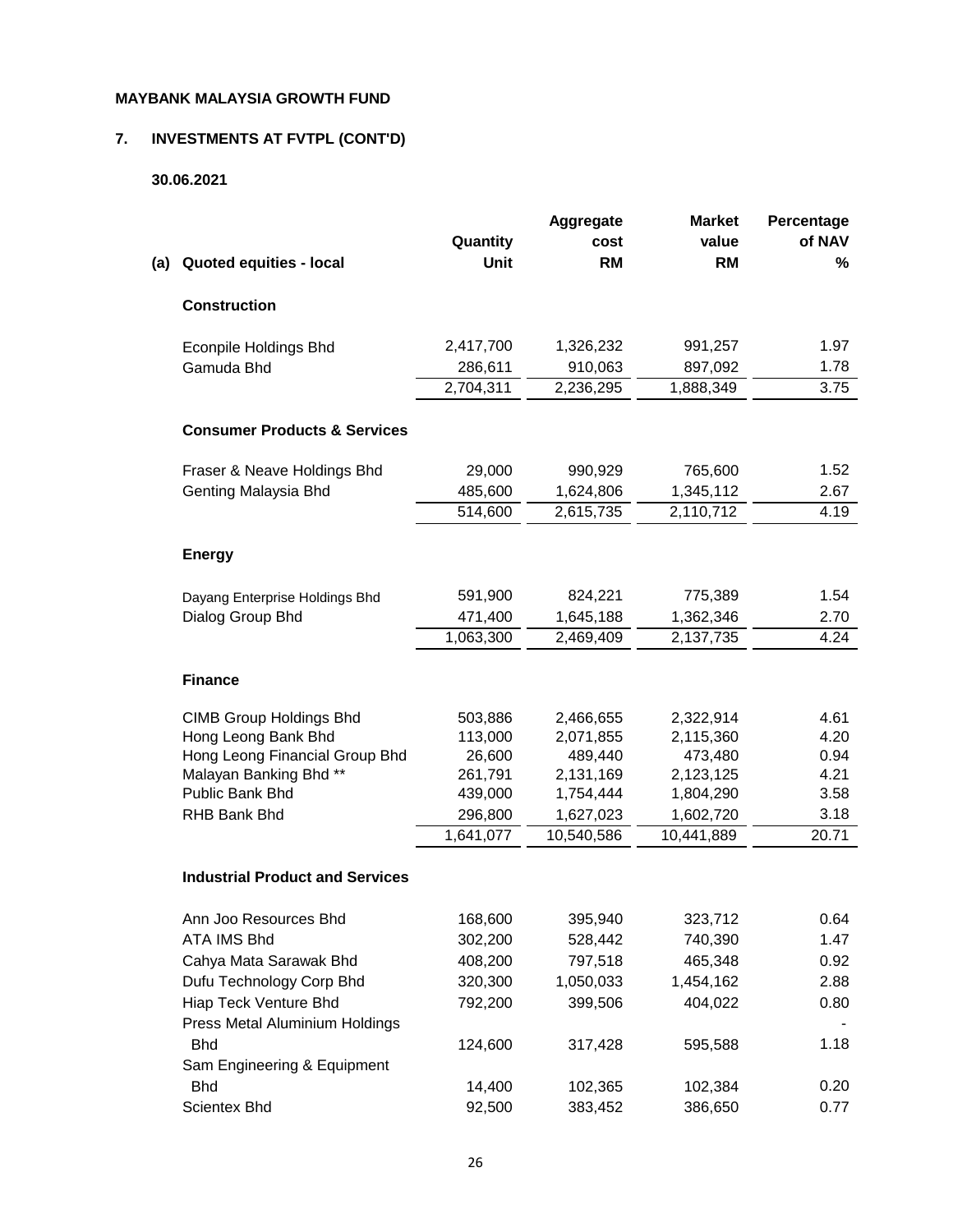# **7. INVESTMENTS AT FVTPL (CONT'D)**

# **30.06.2021 (cont'd)**

|     |                                                      | Quantity  | <b>Aggregate</b><br>cost | <b>Market</b><br>value | Percentage<br>of NAV |
|-----|------------------------------------------------------|-----------|--------------------------|------------------------|----------------------|
| (a) | Quoted equities - local (cont'd)                     | Unit      | <b>RM</b>                | <b>RM</b>              | %                    |
|     | <b>Industrial Product and Services (cont'd)</b>      |           |                          |                        |                      |
|     | <b>SKP Resources Bhd</b>                             | 274,625   | 508,474                  | 447,639                | 0.89                 |
|     | <b>SKP Resources Bhd - Warrant</b>                   | 43,940    |                          | 7,470                  | 0.01                 |
|     | Sunway Bhd                                           | 529,100   | 871,550                  | 920,634                | 1.83                 |
|     | Sunway Bhd - Preference Shares                       | 105,820   | 105,820                  | 144,973                | 0.29                 |
|     | Thong Guan Industries Bhd                            | 64,100    | 125,053                  | 164,737                | 0.33                 |
|     | VS Industry Bhd                                      | 624,800   | 388,026                  | 862,224                | 1.71                 |
|     | VS Industry Bhd - Warrant                            | 124,960   |                          | 33,114                 | 0.07                 |
|     |                                                      | 3,990,345 | 5,973,607                | 7,053,047              | 13.99                |
|     | <b>Plantation</b>                                    |           |                          |                        |                      |
|     | Kuala Lumpur Kepong Bhd                              | 34,493    | 792,072                  | 702,277                | 1.39                 |
|     | Sarawak Oil Palms Bhd                                | 165,600   | 626,533                  | 571,320                | 1.13                 |
|     | Sime Darby Plantations Bhd                           | 111,777   | 571,054                  | 444,872                | 0.88                 |
|     | <b>TSH Resources Bhd</b>                             | 452,300   | 496,114                  | 461,346                | 0.91                 |
|     |                                                      | 764,170   | 2,485,773                | 2,179,815              | 4.32                 |
|     | <b>REIT's</b>                                        |           |                          |                        |                      |
|     | <b>AXIS REIT</b>                                     | 632,488   | 1,150,273                | 1,208,052              | 2.40                 |
|     | <b>IGB REIT</b>                                      | 651,500   | 1,164,889                | 1,114,065              | 2.21                 |
|     |                                                      | 1,283,988 | 2,315,162                | 2,322,117              | 4.61                 |
|     | <b>Technology</b>                                    |           |                          |                        |                      |
|     | Frontken Corporation Bhd<br>Frontken Corporation Bhd | 200,250   | 262,419                  | 574,718                | 1.14                 |
|     | - Warrant                                            | 66,750    |                          | 18,690                 | 0.04                 |
|     | <b>Globetronics Technology Bhd</b>                   | 371,600   | 870,725                  | 854,680                | 1.70                 |
|     | Inari Amerton Bhd                                    | 539,900   | 964,825                  | 1,711,483              | 3.39                 |
|     | Malaysian Pacific Industries Bhd                     | 37,800    | 426,130                  | 1,466,640              | 2.91                 |
|     | Pentamaster Corporation Bhd                          | 146,100   | 433,334                  | 676,443                | 1.34                 |
|     | Unisem (M) Bhd                                       | 154,100   | 847,550                  | 1,131,094              | 2.24                 |
|     | Vitrox Corporation Bhd                               | 93,900    | 860,268                  | 1,374,696              | 2.73                 |
|     |                                                      | 1,610,400 | 4,665,251                | 7,808,444              | 15.49                |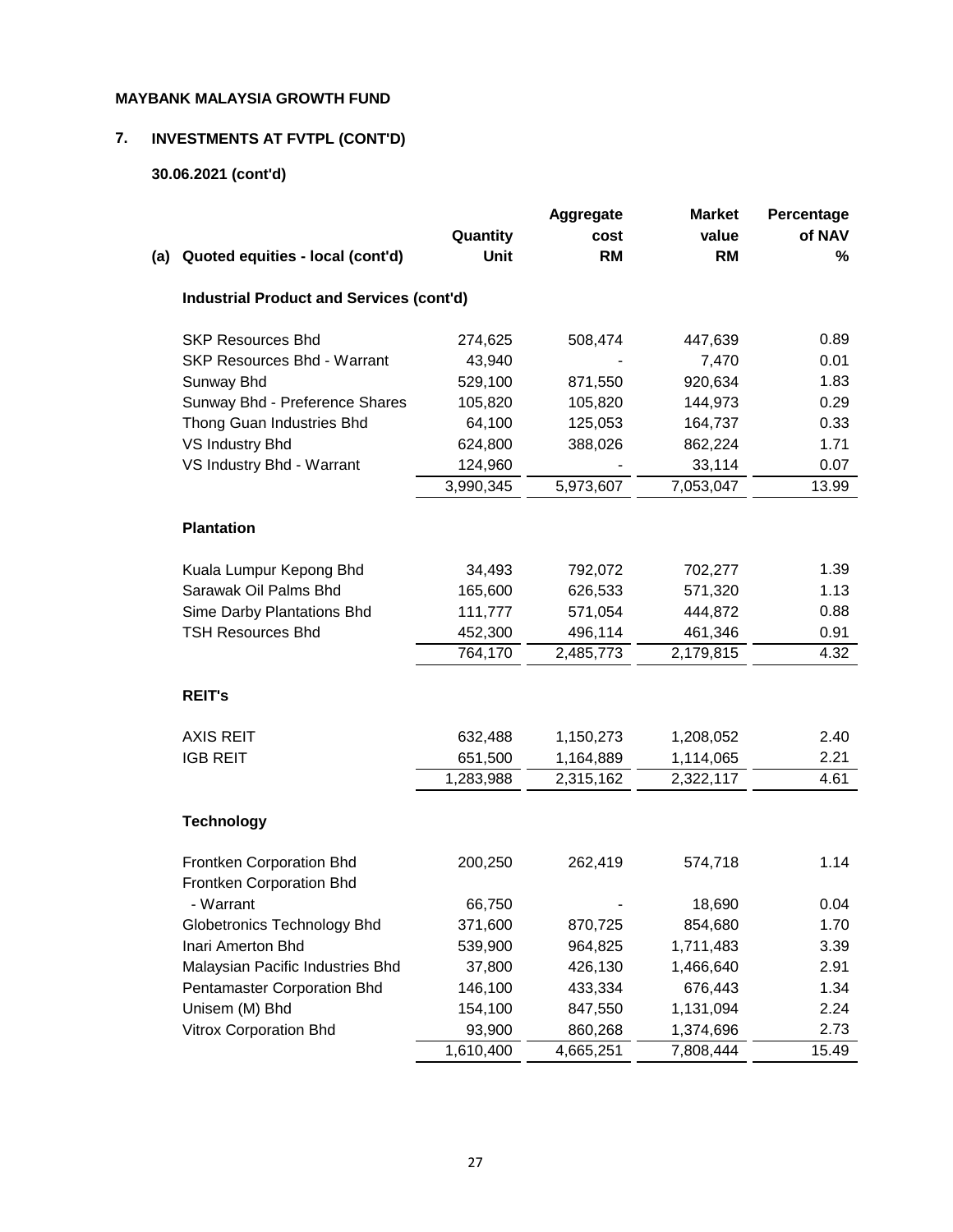# **7. INVESTMENTS AT FVTPL (CONT'D)**

# **30.06.2021 (cont'd)**

|     |                                     | Quantity   | Aggregate<br>cost | <b>Market</b><br>value | Percentage<br>of NAV |
|-----|-------------------------------------|------------|-------------------|------------------------|----------------------|
| (a) | Quoted equities - local (cont'd)    | Unit       | <b>RM</b>         | <b>RM</b>              | %                    |
|     | <b>Telecommunications and Media</b> |            |                   |                        |                      |
|     | Axiata Group Bhd                    | 281,400    | 1,071,620         | 1,052,436              | 2.09                 |
|     | Telekom Malaysia Bhd                | 193,900    | 1,040,408         | 1,176,973              | 2.33                 |
|     | Time dotCom Bhd                     | 86,600     | 350,476           | 1,217,596              | 2.41                 |
|     |                                     | 561,900    | 2,462,504         | 3,447,005              | 6.84                 |
|     | <b>Transportation and Logistics</b> |            |                   |                        |                      |
|     | Lingkaran Trans Kota Holdings       |            |                   |                        |                      |
|     | <b>Bhd</b>                          | 174,100    | 753,465           | 644,170                | 1.28                 |
|     | MISC Bhd                            | 71,800     | 479,087           | 486,804                | 0.97                 |
|     |                                     | 245,900    | 1,232,552         | 1,130,974              | 2.24                 |
|     | <b>Utilities</b>                    |            |                   |                        |                      |
|     | Tenaga Nasional Bhd                 | 197,400    | 2,342,811         | 1,932,547              | 3.83                 |
|     | Total quoted equities - local       | 14,577,391 | 39,339,685        | 42,452,634             | 84.20                |
| (b) | Quoted equities - foreign           |            |                   |                        |                      |
|     | <b>Singapore</b>                    |            |                   |                        |                      |
|     | Ascendas REIT                       | 147,718    | 1,346,256         | 1,344,388              | 2.67                 |
|     | <b>AEM Holdings Ltd</b>             | 74,900     | 808,321           | 885,013                | 1.76                 |
|     | Venture Corporation Ltd             | 5,000      | 236,012           | 296,324                | 0.59                 |
|     |                                     | 227,618    | 2,390,589         | 2,525,725              | 5.01                 |
|     | <b>Total quoted equities</b>        |            |                   |                        |                      |
|     |                                     |            |                   | 2,525,725              |                      |
|     | - foreign                           | 227,618    | 2,390,589         |                        | 5.01                 |
|     | <b>Total quoted equities</b>        | 14,805,009 | 41,730,274        | 44,978,359             | 89.21                |
|     | Unrealised gain on quoted           |            |                   |                        |                      |
|     | equities *                          |            |                   | 3,248,085              |                      |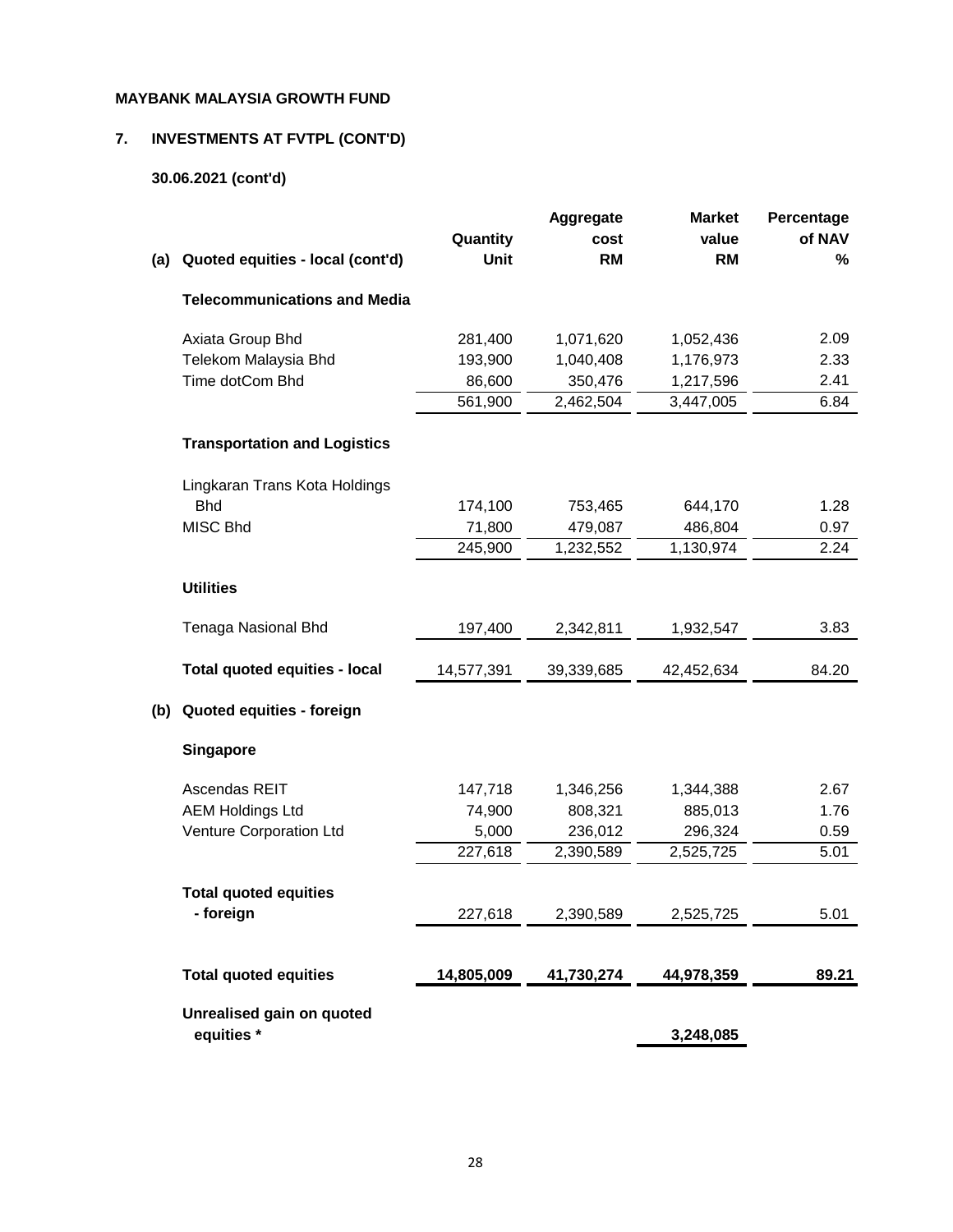#### **7. INVESTMENTS AT FVTPL (CONT'D)**

- \* The unrealised gain on quoted equities comprise the amounts arising from changes in fair values and effects from foreign exchange.
- \*\* Malayan Banking Bhd is the ultimate holding company of the Manager.

#### **8. DEPOSIT WITH A LICENSED FINANCIAL INSTITUTION**

| 31.12.2021<br><b>RM</b> | 30.06.2021<br><b>RM</b> |
|-------------------------|-------------------------|
| 2,063,000               | 4,394,000               |
|                         |                         |

The weighted average effective interest rates ("WAEIR") of placements and the average maturity of placements as at the reporting date were as follows:

|                                                  |                        | 31.12.2021                  |                        | 30.06.2021                  |  |  |  |
|--------------------------------------------------|------------------------|-----------------------------|------------------------|-----------------------------|--|--|--|
|                                                  | <b>WAEIR</b><br>% p.a. | Average<br>maturity<br>days | <b>WAEIR</b><br>% p.a. | Average<br>maturity<br>days |  |  |  |
| Deposit with a licensed<br>financial institution | 1.78                   | 3                           | 1.65                   |                             |  |  |  |

#### **9. AMOUNT DUE FROM/(TO) MANAGER**

|                                           |             | 31.12.2021 | 30.06.2021 |
|-------------------------------------------|-------------|------------|------------|
|                                           | <b>Note</b> | <b>RM</b>  | <b>RM</b>  |
| Amount due from Manager is in respect of: |             |            |            |
| Creation of units                         | (i)         |            | 469        |
| Amount due to Manager is in respect of:   |             |            |            |
| Management fee                            | (ii)        | 61.910     | 8.255      |
| Cancellation of units                     | (iii)       | 96,840     | 63,019     |
|                                           |             | 158,750    | 71.274     |

(i) The amount represents amount receivable from the Manager for units created.

(ii) The amount relates to the amount payable to the Manager arising from the accruals for Manager's fee at the end of the financial period/year. The normal credit term for Manager's fee is 15 days (30.06.2021: 15 days).

(iii) The amount represents amount payable to the Manager for units redeemed/cancelled.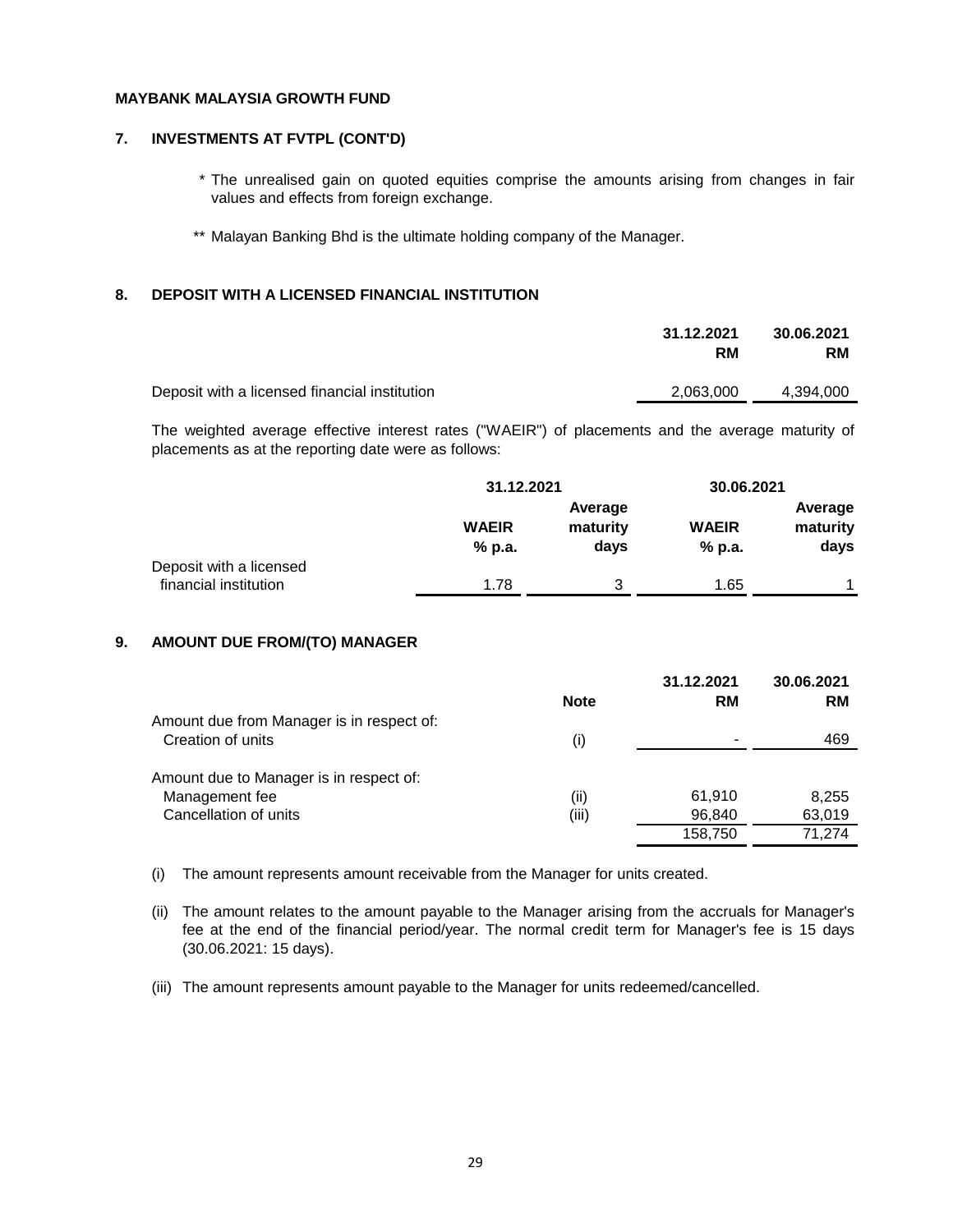# **10. CASH AT BANK**

The table below indicates the currencies that the Fund have in cash at bank as at the reporting date:

|                          | 31.12.2021<br><b>RM</b> | 30.06.2021<br><b>RM</b> |
|--------------------------|-------------------------|-------------------------|
| <b>RM</b>                | 1.641                   | 9,025                   |
| US Dollar ("USD")        | 1,056,997               | 1,047,280               |
| Singapore Dollar ("SGD") | 61,515                  | 49,005                  |
|                          | 1,120,153               | 1,105,310               |

# **11. AMOUNT DUE TO TRUSTEE**

The amount due to Trustee relates to the amount payable arising from the accruals for Trustee's fee at the end of the financial period. The normal credit term for Trustee's fee is 15 days.

# **12. TOTAL EQUITY**

|                                    | 01.07.2021  |            | 01.07.2020 |  |
|------------------------------------|-------------|------------|------------|--|
|                                    |             | to         | to         |  |
|                                    |             | 31.12.2021 | 30.06.2021 |  |
|                                    | <b>Note</b> | <b>RM</b>  | <b>RM</b>  |  |
| Unitholders' capital               | (a)         | 44,892,360 | 47,372,589 |  |
| Accumulated realised income/(loss) | (b)         | 360,302    | (167, 396) |  |
| Accumulated unrealised income      | (c)         | 4,035,895  | 3,215,435  |  |
|                                    |             | 49,288,557 | 50,420,628 |  |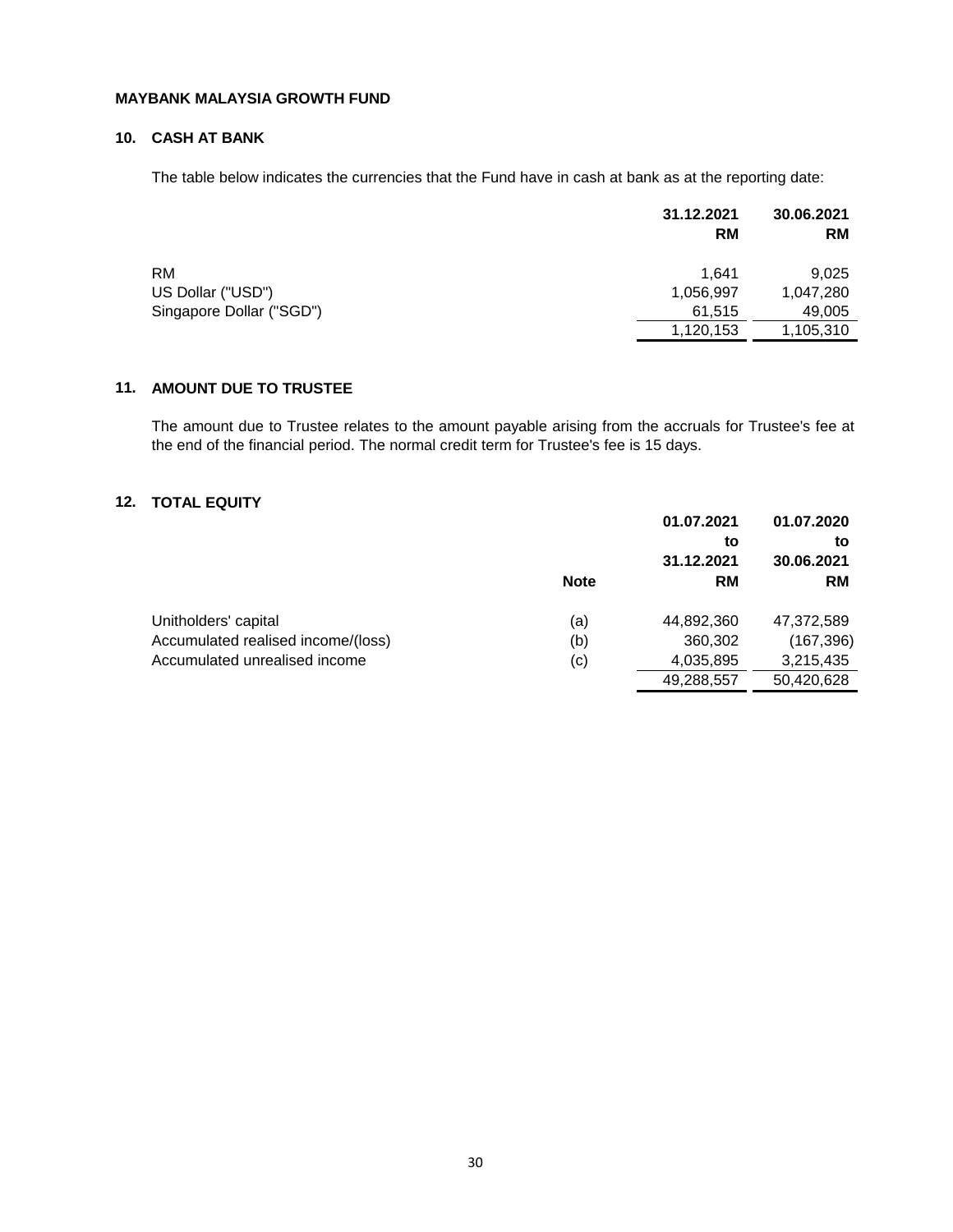# **12. TOTAL EQUITY (CONT'D)**

#### **(a) Unitholders' capital**

|                                  | 01.07.2021<br>to<br>31.12.2021 |             | 01.07.2020<br>to<br>30.06.2021 |             |
|----------------------------------|--------------------------------|-------------|--------------------------------|-------------|
|                                  | No. of units                   | <b>RM</b>   | No. of units                   | <b>RM</b>   |
| As at beginning of the financial |                                |             |                                |             |
| period/year                      | 65,410,978                     | 47,372,589  | 75,087,130                     | 54,709,523  |
| Creation of units                | 440.319                        | 356,398     | 380,720                        | 281,247     |
| Cancellation of units            | (3,580,044)                    | (2,836,627) | (10, 056, 872)                 | (7,618,181) |
| As at end of the financial       |                                |             |                                |             |
| period/year                      | 62,271,253                     | 44,892,360  | 65,410,978                     | 47,372,589  |

As at the end of the financial year, there were no units held by the directors or parties related to the Manager or parties related to the Manager (01.07.2020 to 30.06.2021: Nil units).

# **(b) Accumulated realised income/(loss)**

|     |                                                   | 01.07.2021<br>to<br>31.12.2021<br><b>RM</b> | 01.07.2020<br>to<br>30.06.2021<br><b>RM</b> |
|-----|---------------------------------------------------|---------------------------------------------|---------------------------------------------|
|     | At beginning of the financial period/year         | (167, 396)                                  | (4,422,108)                                 |
|     | Net realised income for the financial period/year | 527,698                                     | 4,254,712                                   |
|     | At end of the financial period/year               | 360,302                                     | (167, 396)                                  |
| (c) | Accumulated unrealised income                     | 01.07.2021                                  | 01.07.2020                                  |
|     |                                                   |                                             |                                             |
|     |                                                   | to<br>31.12.2021                            | to<br>30.06.2021                            |
|     |                                                   |                                             |                                             |
|     |                                                   | <b>RM</b>                                   | <b>RM</b>                                   |
|     | At beginning of the financial period/year         | 3,215,435                                   | (894, 016)                                  |
|     | Net unrealised gain for the financial period/year | 820,460                                     | 4,109,451                                   |
|     | At end of the financial period/year               | 4,035,895                                   | 3,215,435                                   |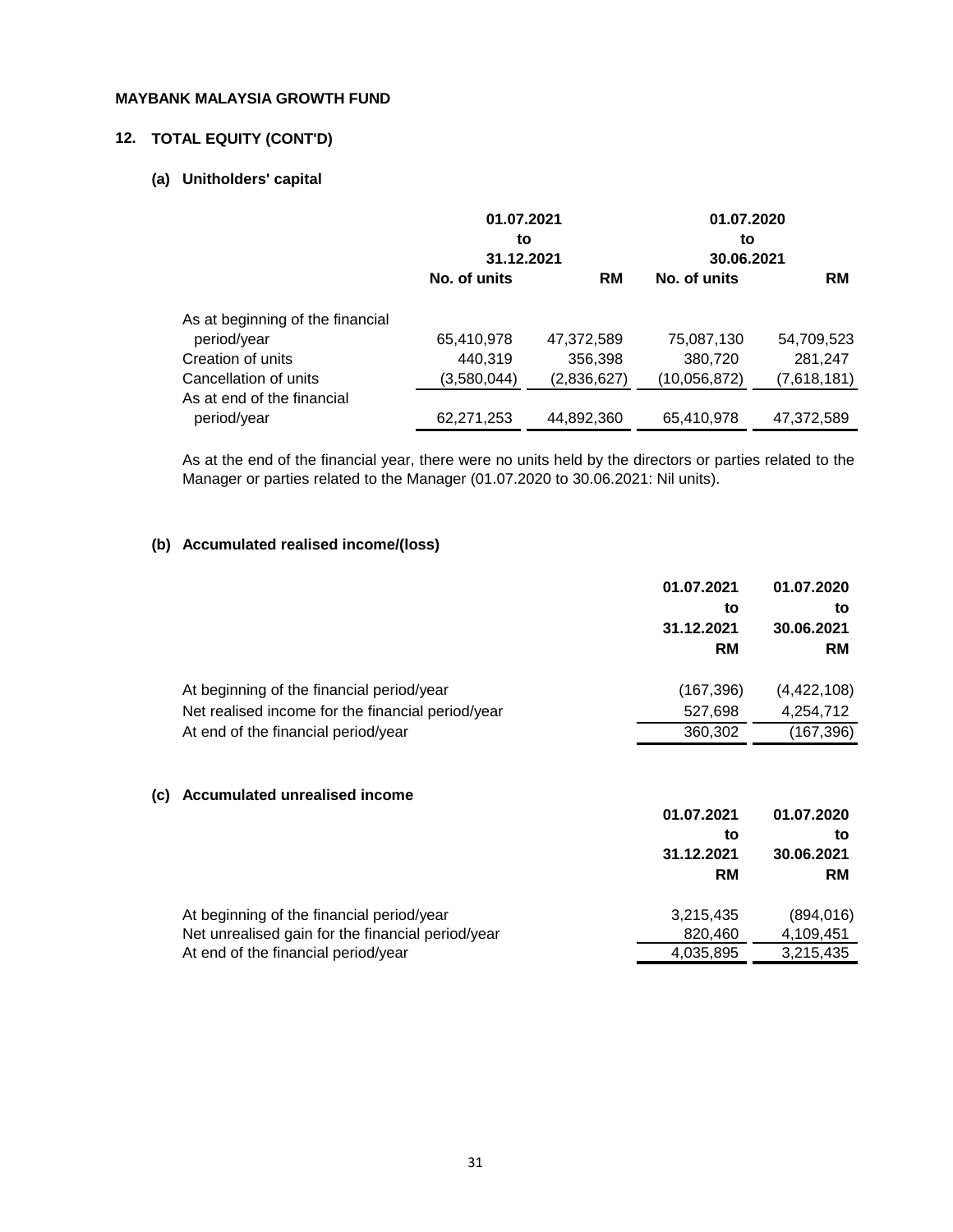#### **13. SIGNIFICANT RELATED PARTY TRANSACTION AND BALANCES**

For the purpose of these financial statements, parties are considered to be related to the Fund or the Manager if the Fund or the Manager has the ability directly or indirectly, to control the party or exercise significant influence over the party in making financial and operating decision, or vice versa, or where the Fund or the Manager and the party are subject to common control or common significant influence. Related parties maybe individuals or other entities. In addition to the related party information disclosed elsewhere in the financial statements, the following is the significant related party transaction and balances of the Fund during the financial period.

Other than those disclosed elsewhere in the financial statements, the significant related party transactions and balances as at the reporting date are as below:

|     |                                                                                                     | 01.07.2021<br>to<br>31.12.2021<br><b>RM</b> | 01.07.2020<br>to<br>31.12.2020<br><b>RM</b> |
|-----|-----------------------------------------------------------------------------------------------------|---------------------------------------------|---------------------------------------------|
| (a) | Significant related party transactions                                                              |                                             |                                             |
|     | MBB:<br>Interest income from deposits<br>Dividend income                                            | 11,673<br>73,301                            | 33,792                                      |
|     | Maybank Islamic Bhd:<br>Interest income from deposits                                               | 16,090                                      |                                             |
|     |                                                                                                     | 31.12.2021<br><b>RM</b>                     | 30.06.2021<br><b>RM</b>                     |
| (b) | Significant related party balances                                                                  |                                             |                                             |
|     | MBB:<br>Deposit with a licensed financial institution<br>Interest income receivable<br>Cash at bank | 177,582,000<br>101<br>1,120,153             | 4,394,000<br>199<br>1,105,310               |
|     | Maybank Islamic Bhd:<br>Deposit with a licensed financial institution                               | 239,756,000                                 |                                             |

The Manager is of the opinion that the transactions with the related parties have been entered into in the normal course of business and have been established on terms and conditions that are not materially different from that obtainable with unrelated parties.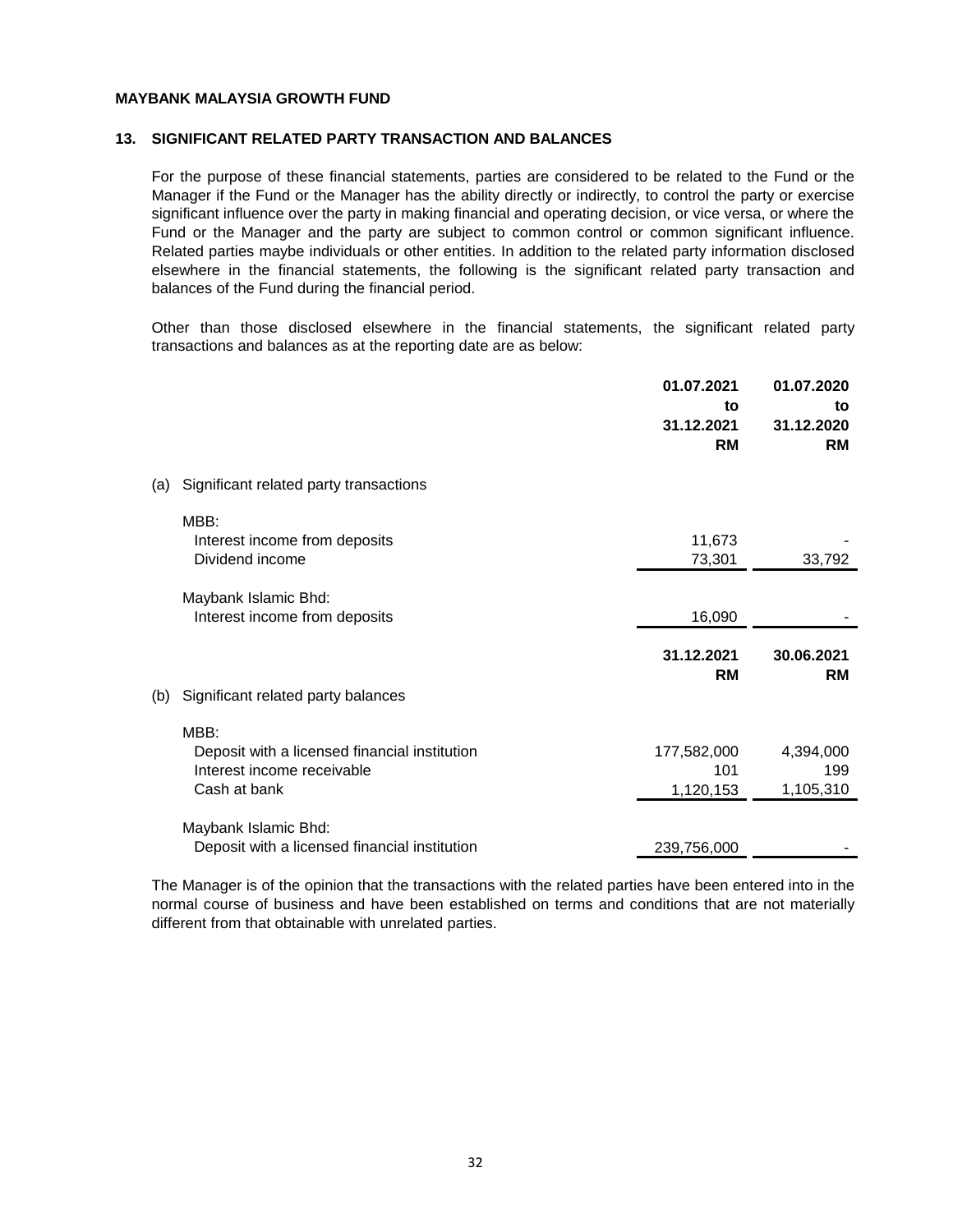#### **14. TRANSACTIONS WITH RELATED AND OTHER STOCKBROKING COMPANIES / BROKERS / DEALERS / FINANCIAL INSTITUTIONS**

The transactions with brokers/dealers for the current and previous financial period are as follows:

|                                                                   |              |                    |                  | <b>Percent of</b> |
|-------------------------------------------------------------------|--------------|--------------------|------------------|-------------------|
|                                                                   | Value of     | <b>Percent of</b>  | <b>Brokerage</b> | <b>Brokerage</b>  |
|                                                                   | <b>Trade</b> | <b>Total Trade</b> | <b>Fees</b>      | <b>Fees</b>       |
| 01.07.2021 to 31.12.2021                                          | RM           | %                  | <b>RM</b>        | %                 |
| Alliance Investment Bank Bhd<br><b>UOB Kay Hian Securities</b>    | 1,435,607    | 17.37              | 1,436            | 10.28             |
| (M) Sdn. Bhd.                                                     | 1,341,548    | 16.23              | 2,683            | 19.21             |
| <b>Public Investment Bank Bhd</b>                                 | 1,168,854    | 14.14              | 2,338            | 16.74             |
| <b>TA Securities Bhd</b>                                          | 1,134,477    | 13.72              | 1,134            | 8.12              |
| Maybank Investment Bank Bhd*                                      | 1,084,470    | 13.12              | 2,169            | 15.53             |
| Affin Investment Bank Bhd                                         | 1,017,286    | 12.31              | 2,040            | 14.61             |
| Hong Leong Investment Bank Bhd                                    | 423,831      | 5.13               | 848              | 6.07              |
| <b>CIMB Investment Bank Bhd</b>                                   | 421,988      | 5.10               | 844              | 6.04              |
| Kenanga Investment Bank Bhd                                       | 238,192      | 2.88               | 476              | 3.41              |
|                                                                   | 8,266,253    | 100.00             | 13,968           | 100.00            |
| 01.07.2020 to 31.12.2020                                          | <b>RM</b>    | %                  | <b>RM</b>        | $\%$              |
| Alliance Investment Bank Bhd                                      | 7,376,117    | 17.45              | 7,407            | 11.46             |
| <b>TA Securities Bhd</b>                                          | 6,770,976    | 16.01              | 6,771            | 10.47             |
| MIDF Amanah Investment Bank Bhd<br><b>UOB Kay Hian Securities</b> | 6,443,937    | 15.24              | 6,512            | 10.07             |
| (M) Sdn. Bhd.                                                     | 5,501,425    | 13.01              | 11,003           | 17.02             |
| Hong Leong Investment Bank Bhd                                    | 4,332,827    | 10.25              | 8,126            | 12.57             |
| <b>Public Investment Bank Bhd</b>                                 | 3,213,435    | 7.60               | 6,427            | 9.94              |
| Affin Investment Bank Bhd                                         | 3,156,829    | 7.47               | 6,314            | 9.77              |
| Kenanga Investment Bank Bhd                                       | 2,302,133    | 5.44               | 4,607            | 7.13              |
| <b>CIMB Investment Bank Bhd</b>                                   | 2,121,940    | 5.02               | 5,134            | 7.94              |
| Maybank Investment Bank Bhd*                                      | 601,690      | 1.42               | 1,439            | 2.23              |
| CLSA Securities (M) Sdn Bhd                                       | 459,739      | 1.09               | 919              | 1.42              |
|                                                                   | 42,281,048   | 100.00             | 64,659           | 100.00            |

\* MBB is the ultimate holding company of the Manager.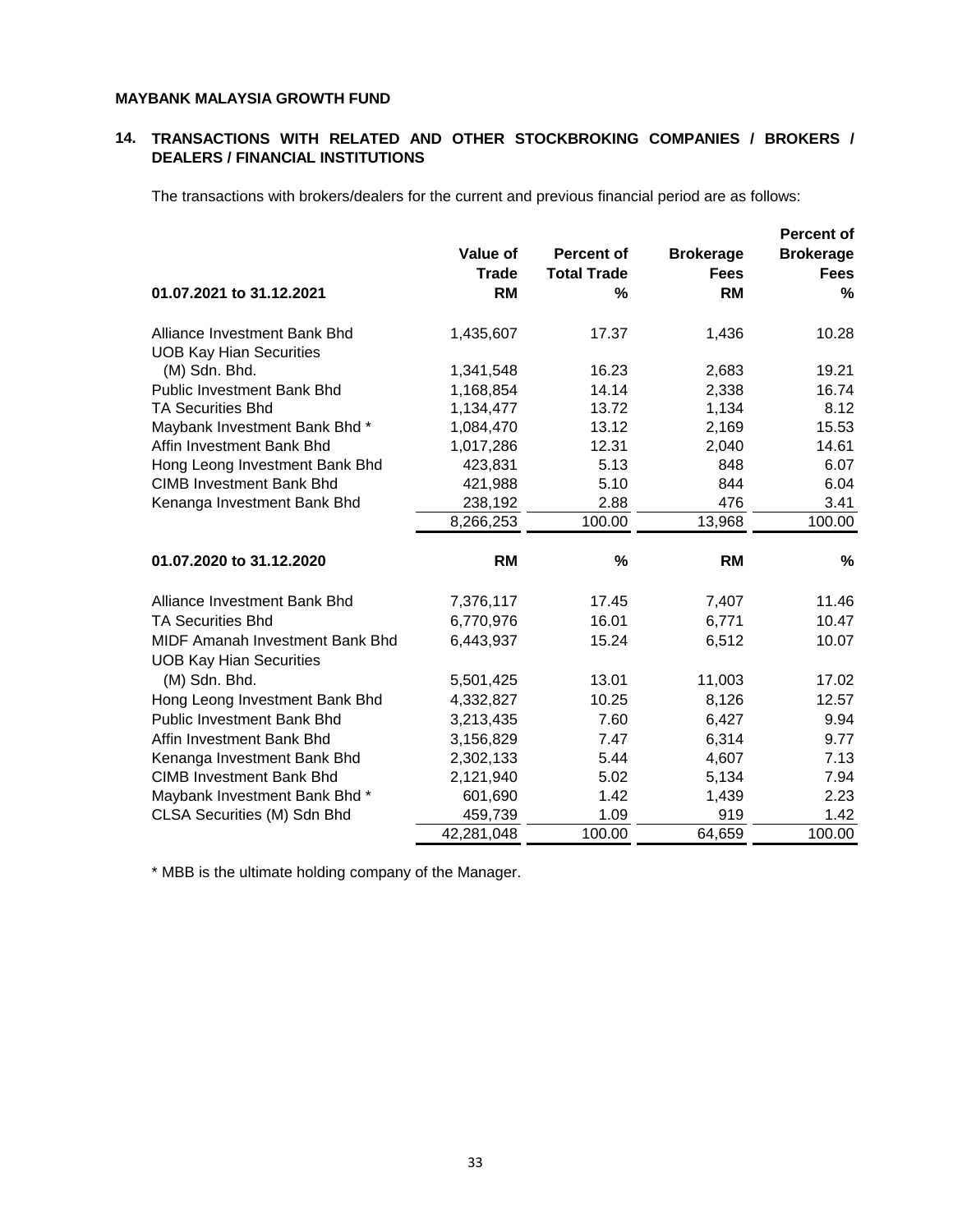#### **15. MANAGEMENT EXPENSES RATIO**

The MER of the Fund is the ratio of the sum of fees and expenses incurred by the Fund, and recovered expenses to the average NAV of the Fund calculated on a daily basis. The fees and expenses include Manager's fee, Trustee's fee and other administrative expenses. For the financial period from 1 July 2021 to 31 December 2021, the MER of the Fund stood at 0.87% (01.07.2020 to 31.12.2020: 1.06%).

#### **16. PORTFOLIO TURNOVER RATIO**

The PTR of the Fund is the ratio of average acquisitions and disposals of the Fund for the financial year to the average NAV of the Fund calculated on a daily basis. For the financial period from 1 July 2021 to 31 December 2021, the PTR of the Fund stood at 0.08 times (01.07.2020 to 31.12.2020: 0.37 times).

#### **17. FAIR VALUE HIERARCHY**

The Fund uses the following hierarchy for determining and disclosing the fair value of financial instruments by valuation technique:

- Level 1: Quoted prices (unadjusted) in active markets for identical assets or liabilities.
- Level 2: Valuation techniques for which the lowest level input that is significant to the fair value measurement is directly or indirectly observable.
- Level 3: Valuation techniques for which the lowest level input that is significant to the fair value measurement is unobservable.

The following table analyses within the fair value hierarchy the Fund's financial assets and liabilities measured at fair value:

|                           | Level 1<br><b>RM</b> | Level 2<br><b>RM</b> | Level 3<br><b>RM</b> | Total<br><b>RM</b> |
|---------------------------|----------------------|----------------------|----------------------|--------------------|
| 31.12.2021                |                      |                      |                      |                    |
| Financial assets at FVTPL | 46,282,733           | $\blacksquare$       | -                    | 46,282,733         |
| 30.06.2021                |                      |                      |                      |                    |
| Financial assets at FVTPL | 44,978,359           | -                    | -                    | 44,978,359         |